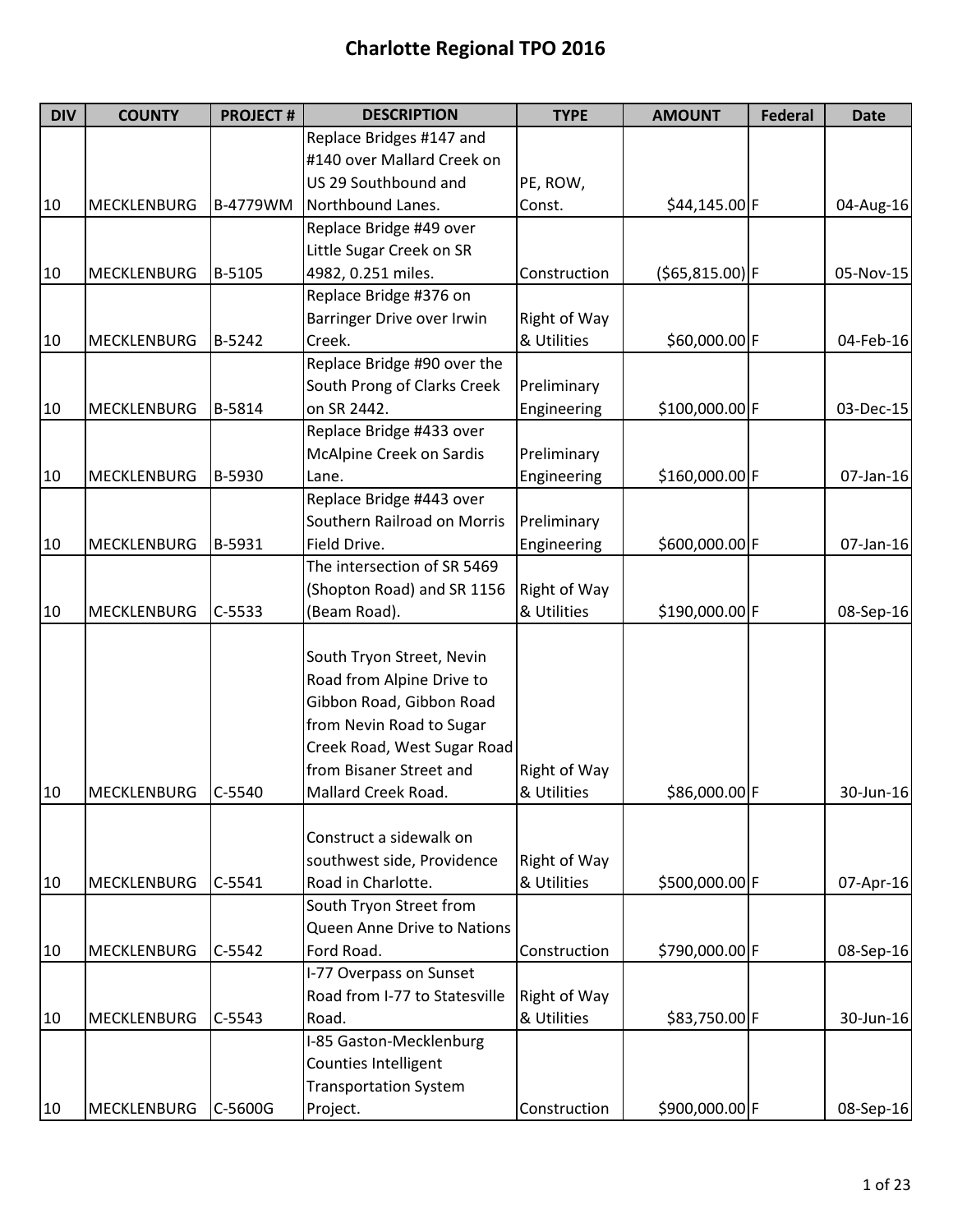| <b>DIV</b> | <b>COUNTY</b>      | <b>PROJECT#</b> | <b>DESCRIPTION</b>                | <b>TYPE</b>  | <b>AMOUNT</b>     | <b>Federal</b> | <b>Date</b> |
|------------|--------------------|-----------------|-----------------------------------|--------------|-------------------|----------------|-------------|
|            |                    |                 |                                   |              |                   |                |             |
|            |                    |                 | Intersection of US 21 and SR      | Preliminary  |                   |                |             |
| 10         | <b>MECKLENBURG</b> | $C-5621$        | 2697 (Catawba Avenue).            | Engineering  | \$250,000.00 F    |                | 03-Dec-15   |
|            |                    |                 | <b>185 NORTH AND SOUTH</b>        |              |                   |                |             |
| 10         | <b>MECKLENBURG</b> | $I-4719$        | <b>BOUND</b>                      | Construction | \$83,422.41 F     |                | 22-Dec-15   |
|            |                    |                 | I-77 from I-277 (Exit 9) to the   |              |                   |                |             |
|            |                    |                 | South Carolina State Line,        |              |                   |                |             |
| 10         | <b>MECKLENBURG</b> | $I-4720$        | 8.700 miles.                      | Construction | $( $61,930.00)$ F |                | 01-Oct-15   |
|            |                    |                 |                                   |              |                   |                |             |
|            |                    |                 | I-77 from I-277 (Exit 9) to the   |              |                   |                |             |
| 10         | <b>MECKLENBURG</b> | $I-4720$        | South Carolina State Line.        | Construction | \$337,650.00 F    |                | 01-Oct-15   |
|            |                    |                 |                                   |              |                   |                |             |
|            |                    |                 | I-77 at Exit 30 (Griffith Street) |              |                   |                |             |
|            |                    |                 | Interchange, construct            |              |                   |                |             |
|            |                    |                 | roundabouts at northbound         |              |                   |                |             |
|            |                    |                 | and southbound ramp               | Right of Way |                   |                |             |
| 10         | <b>MECKLENBURG</b> | I-4750AC        | termini.                          | & Utilities  | \$600,000.00 F    |                | 04-Aug-16   |
|            |                    |                 |                                   |              |                   |                |             |
|            |                    |                 | I-77 at Exit 30 (Griffith Street) |              |                   |                |             |
|            |                    |                 | Interchange, construct            |              |                   |                |             |
|            |                    |                 | roundabouts at northbound         |              |                   |                |             |
|            |                    |                 | and southbound ramp               |              |                   |                |             |
| 10         | <b>MECKLENBURG</b> | I-4750AC        | termini.                          | Construction | \$2,400,000.00 F  |                | 04-Aug-16   |
|            |                    |                 | I-85 North and Southbound         |              |                   |                |             |
|            |                    |                 | from the Gaston County Line       |              |                   |                |             |
|            |                    |                 | to the beginning of concrete      |              |                   |                |             |
|            |                    |                 | pavement in Mecklenburg           |              |                   |                |             |
|            |                    |                 | County near                       |              |                   |                |             |
|            |                    |                 | SR 1601 (Moore's Chapel           |              |                   |                |             |
| 10         | <b>MECKLENBURG</b> | I-5006          | Road), 0.650 miles.               | Construction | $($25,540.50)$ F  |                | 01-Oct-15   |
|            |                    |                 |                                   |              |                   |                |             |
|            |                    |                 | I-85 North and Southbound         |              |                   |                |             |
|            |                    |                 | from the Gaston County Line       |              |                   |                |             |
|            |                    |                 | to the beginning of concrete      |              |                   |                |             |
|            |                    |                 | pavement in Mecklenburg           |              |                   |                |             |
|            |                    |                 | County near                       |              |                   |                |             |
|            |                    |                 | SR 1601 (Moore's Chapel           |              |                   |                |             |
| 10         | <b>MECKLENBURG</b> | I-5006          | Road), 0.650 miles.               | Construction | \$139,575.00 F    |                | 01-Oct-15   |
|            |                    |                 | Construct a pedestrian            |              |                   |                |             |
| 10         | MECKLENBURG        | $I-5405$        | culvert at Torrence Creek.        | Construction | \$6,000,000.00 F  |                | 04-Aug-16   |
|            |                    |                 |                                   |              |                   |                |             |
|            |                    |                 | I-77 from I-277 (Brookshire       |              |                   |                |             |
|            |                    |                 | Freeway) to West Catawba          | Preliminary  |                   |                |             |
| 10         | MECKLENBURG        | $I-5405$        | Avenue (Exit 28).                 | Engineering  | \$100,000.00 F    |                | 08-Oct-15   |
|            |                    |                 |                                   |              |                   |                |             |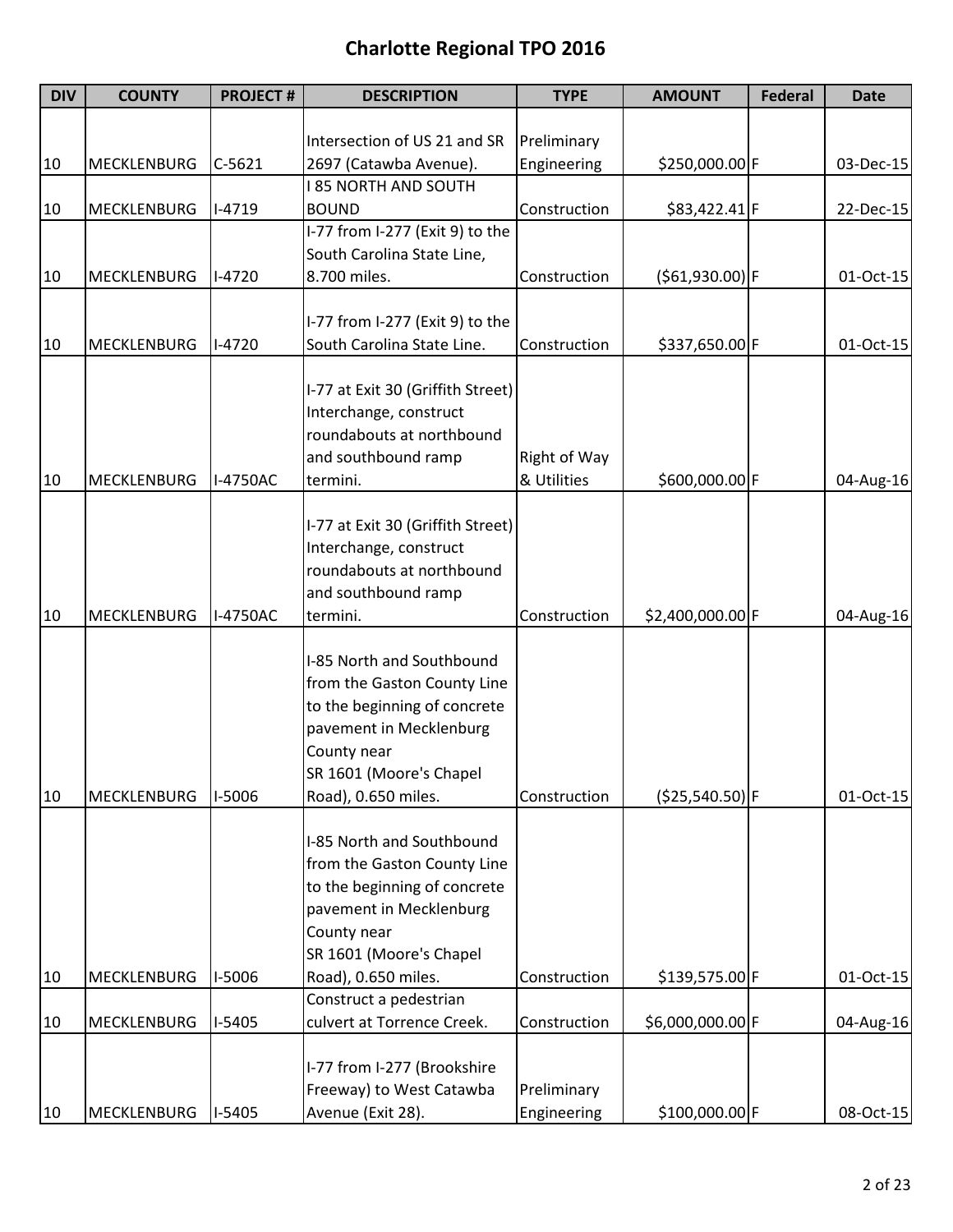| <b>DIV</b> | <b>COUNTY</b>      | <b>PROJECT#</b> | <b>DESCRIPTION</b>                       | <b>TYPE</b>  | <b>AMOUNT</b>     | <b>Federal</b> | <b>Date</b> |
|------------|--------------------|-----------------|------------------------------------------|--------------|-------------------|----------------|-------------|
|            |                    |                 |                                          |              |                   |                |             |
|            |                    |                 | I-77 from I-277 (Brookshire              |              |                   |                |             |
|            |                    |                 | Freeway) to West Catawba                 | Right of Way |                   |                |             |
| 10         | <b>MECKLENBURG</b> | $I-5405$        | Avenue (Exit 28).                        | & Utilities  | \$4,000,000.00 F  |                | 08-Oct-15   |
|            |                    |                 |                                          |              |                   |                |             |
|            |                    |                 | I-77 from I-277 (Brookshire              |              |                   |                |             |
|            |                    |                 | Freeway) to West Catawba                 |              |                   |                |             |
| 10         | MECKLENBURG        | $I-5405$        | Avenue (Exit 28).                        | Construction | \$81,000,000.00 F |                | 08-Oct-15   |
|            |                    |                 | I-77 at Lakeview Road                    | Preliminary  |                   |                |             |
| 10         | MECKLENBURG        | I-5405A         | Interchange.                             | Engineering  | \$300,000.00 F    |                | 08-Oct-15   |
|            |                    |                 | I-77 at Hambright Road                   | Preliminary  |                   |                |             |
| 10         | <b>MECKLENBURG</b> | I-5405B         | Interchange.                             | Engineering  | \$300,000.00 F    |                | 08-Oct-15   |
|            |                    |                 |                                          |              |                   |                |             |
|            |                    |                 | I-77 construct a pedestrian              | PE, ROW,     |                   |                |             |
| 10         | <b>MECKLENBURG</b> | I-5405WM        | culvert on Torrence Creek.               | Const.       | \$144,300.00 F    |                | 08-Sep-16   |
|            |                    |                 | I-277 / US 74 from I-77 to               | Preliminary  |                   |                |             |
| 10         | MECKLENBURG        | $I-5746$        | Brevard Road.                            | Engineering  | \$50,000.00 F     |                | 05-Nov-15   |
|            |                    |                 | I-277 / US 74 from I-77 to               | Preliminary  |                   |                |             |
| 10         | <b>MECKLENBURG</b> | $I-5746$        | <b>Brevard Street.</b>                   | Engineering  | \$150,000.00 F    |                | 05-May-16   |
|            |                    |                 | I-485 from I-85 to SR 2808               | Preliminary  |                   |                |             |
| 10         | MECKLENBURG        | $1-5747$        | (Camp Stewart Road).                     | Engineering  | \$20,000.00 F     |                | 05-Nov-15   |
|            |                    |                 | I-485 from I-85 to SR 2808               |              |                   |                |             |
| 10         | <b>MECKLENBURG</b> | $1-5747$        | (Camp Stewart Road).                     | Construction | \$1,070,000.00 F  |                | 07-Apr-16   |
|            |                    |                 | I-485 from Idlewild Road to              |              |                   |                |             |
|            |                    |                 | US 74 (combined with I-587: I-           |              |                   |                |             |
|            |                    |                 | 485 from Idlewild Road to NC             |              |                   |                |             |
| 10         | MECKLENBURG        | $I-5748$        | 51).                                     | Construction | \$1,255,000.00 F  |                | 07-Apr-16   |
|            |                    |                 | I-485 from SR 3174 (Idlewild             | Preliminary  |                   |                |             |
| 10         | <b>MECKLENBURG</b> | $I-5748$        | Road) to US 74.                          | Engineering  | \$20,000.00 F     |                | 05-Nov-15   |
|            |                    |                 | I-77 from the South Carolina             |              |                   |                |             |
|            |                    |                 | Line to SR 1577 (West Tyvola Preliminary |              |                   |                |             |
| 10         | <b>MECKLENBURG</b> | I-5768          | Road).                                   | Engineering  | \$50,000.00 F     |                | 05-May-16   |
|            |                    |                 | I-485 from SR 3174 (Idlewild             | Preliminary  |                   |                |             |
| 10         | MECKLENBURG        | $I-5871$        | Road) to NC 51.                          | Engineering  | \$20,000.00 F     |                | 05-Nov-15   |
|            |                    |                 | I-485, from MM 35.8 to MM                | Preliminary  |                   |                |             |
| 10         | MECKLENBURG        | I-5960          | 39.7.                                    | Engineering  | \$50,000.00 F     |                | 02-Jun-16   |
|            |                    |                 |                                          |              |                   |                |             |
|            |                    |                 | I-77 from West Trade Street              | Preliminary  |                   |                |             |
| 10         | MECKLENBURG        | $I-5961$        | to Iredell County Line.                  | Engineering  | \$5,000.00 F      |                | 02-Jun-16   |
|            |                    |                 |                                          |              |                   |                |             |
|            |                    |                 | I-77 from West Trade Street              |              |                   |                |             |
| 10         | MECKLENBURG        | $I-5961$        | to Iredell County Line.                  | Construction | \$2,365,000.00 F  |                | 02-Jun-16   |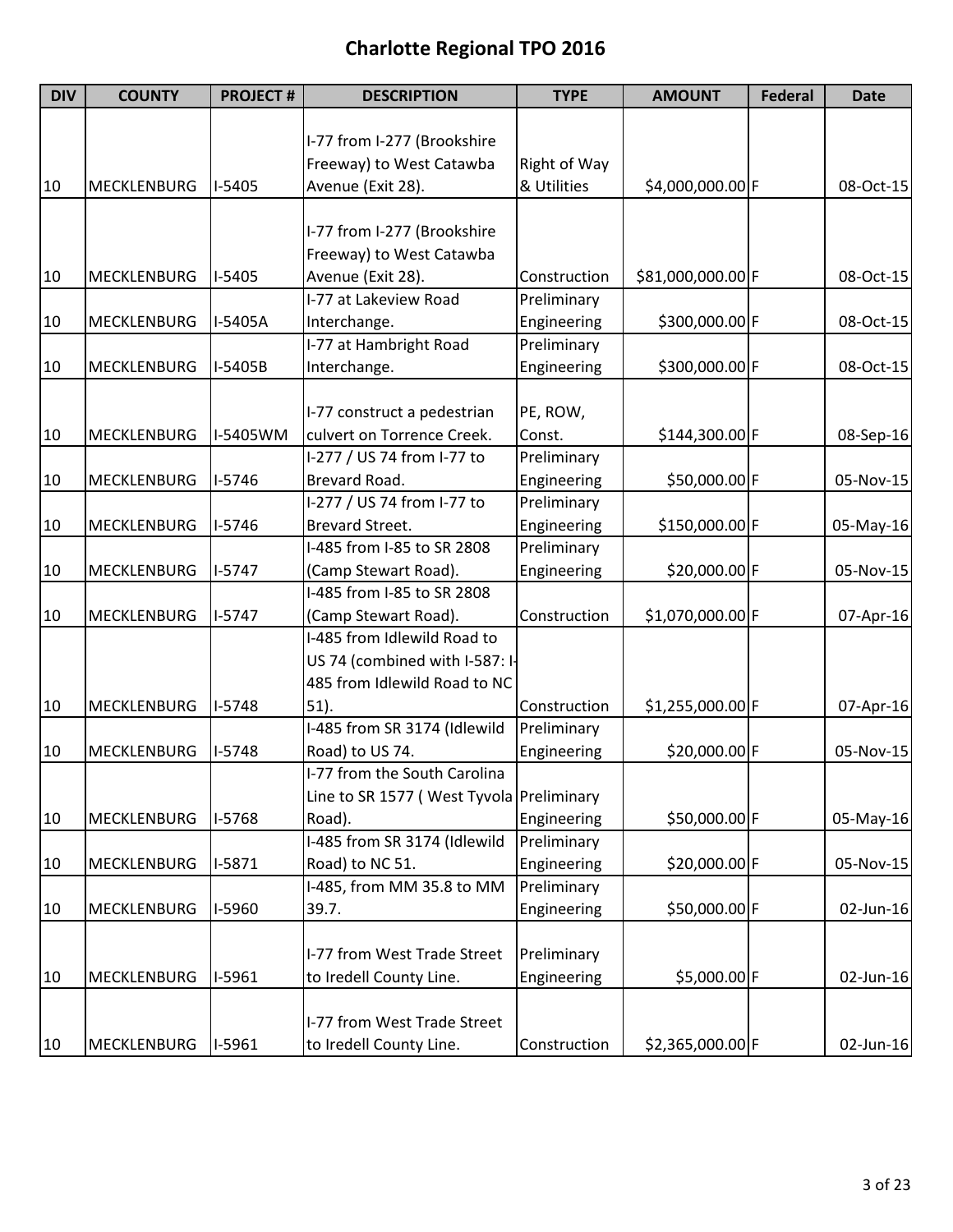| <b>DIV</b> | <b>COUNTY</b>      | <b>PROJECT#</b> | <b>DESCRIPTION</b>              | <b>TYPE</b>                  | <b>AMOUNT</b>     | <b>Federal</b> | <b>Date</b> |
|------------|--------------------|-----------------|---------------------------------|------------------------------|-------------------|----------------|-------------|
|            |                    |                 |                                 |                              |                   |                |             |
|            |                    |                 | Charlotte Regional              |                              |                   |                |             |
|            |                    |                 | <b>Transportation Planning</b>  |                              |                   |                |             |
|            |                    |                 | Organization (CRTPO)            |                              |                   |                |             |
|            |                    |                 | <b>Greater Regional Freight</b> |                              |                   |                |             |
|            |                    |                 | Mobility Plan in North          | Preliminary                  |                   |                |             |
| 10         | <b>MECKLENBURG</b> | M-0504          | Carolina and South Carolina.    | Engineering                  | \$200,000.00 F    |                | 08-Oct-15   |
|            |                    |                 |                                 | Construction                 | \$321,252.00 F    |                |             |
| 10         | MECKLENBURG        |                 | R-2123CE(L) CHAR LOOP           |                              |                   |                | 08-Sep-16   |
| 10         | <b>MECKLENBURG</b> | R-2248E         | <b>CHAR LOOP</b>                | Construction                 | $$1,317,333.00$ F |                | 01-Oct-15   |
|            |                    |                 |                                 |                              |                   |                |             |
| 10         | MECKLENBURG        | R-2248E         | <b>CHAR LOOP</b>                | Construction                 | $$4,166,667.00$ F |                | 01-Oct-15   |
|            |                    |                 |                                 |                              |                   |                |             |
| 10         | MECKLENBURG        | R-4902(L)       | <b>CHAR LOOP</b>                | Construction                 | \$375,000.00 F    |                | 04-Feb-16   |
|            |                    |                 |                                 |                              |                   |                |             |
|            |                    |                 | NC 160 (Steele Creek Road)      | Preliminary                  |                   |                |             |
| 10         | MECKLENBURG        | SS-4910CB       | at Steelecroft Parkway.         | Engineering                  | \$10,000.00 F     |                | 03-Mar-16   |
|            |                    |                 |                                 |                              |                   |                |             |
|            |                    |                 | SR 2136 (Gilead Road) and       |                              |                   |                |             |
|            |                    |                 | Huntersville Square Entrance    | Preliminary                  |                   |                |             |
| 10         | <b>MECKLENBURG</b> | SS-4910CE       | / Bayshore Plaza Entrance.      | Engineering                  | \$1,000.00 F      |                | 07-Apr-16   |
|            |                    |                 | I-85 Northbound Ramp to I-      | Preliminary                  |                   |                |             |
| 10         | MECKLENBURG        | SS-4910CL       | 77 Northbound.                  | Engineering                  | \$10,000.00 F     |                | 08-Sep-16   |
|            |                    |                 |                                 |                              |                   |                |             |
|            |                    |                 | <b>CHARLOTTE AREA TRANSIT</b>   |                              |                   |                |             |
|            |                    |                 | SYSTEM REPLACEMENT OF           |                              |                   |                |             |
| 10         | <b>MECKLENBURG</b> | TG-6176         | <b>FARE BOXES</b>               | Construction                 | \$3,500,000.00 F  |                | 07-Jan-16   |
|            |                    |                 |                                 |                              |                   |                |             |
| 10         | <b>MECKLENBURG</b> | U-0209B         | <b>US74</b>                     | Construction<br>Right of Way | \$205,000.00 F    |                | 01-Oct-15   |
|            | <b>MECKLENBURG</b> | U-0209B         | <b>US74</b>                     | & Utilities                  | \$5,484,000.00 F  |                | 01-Oct-15   |
| 10         |                    |                 |                                 |                              |                   |                |             |
| 10         | <b>MECKLENBURG</b> | U-0209B         | <b>US74</b>                     | Construction                 | \$14,000,000.00 F |                | 01-Oct-15   |
|            |                    |                 |                                 |                              |                   |                |             |
|            |                    |                 | Main Street, NC 115 (Old        |                              |                   |                |             |
|            |                    |                 | Statesville Road) / SR 2004     |                              |                   |                |             |
|            |                    |                 | (Mount Holly-Huntersville       |                              |                   |                |             |
|            |                    |                 | Road) to south of Ramah         | Preliminary                  |                   |                |             |
| 10         | MECKLENBURG        | U-5908          | Church Road.                    | Engineering                  | \$800,000.00 F    |                | 02-Jun-16   |
|            |                    |                 |                                 |                              |                   |                |             |
| 10         | <b>MECKLENBURG</b> | W-5210I         | SR 4982                         | Construction                 | $( $63,785.15)$ F |                | 17-Feb-16   |
|            |                    |                 | SR 3128 (Lawyers Road) at SR    |                              |                   |                |             |
|            |                    |                 | 3135 (Lebanon/Wilson Grove      |                              |                   |                |             |
| 10         | MECKLENBURG        | W-5601AD        | Road) in Mint Hill.             | Construction                 | \$530,000.00 F    |                | 07-Apr-16   |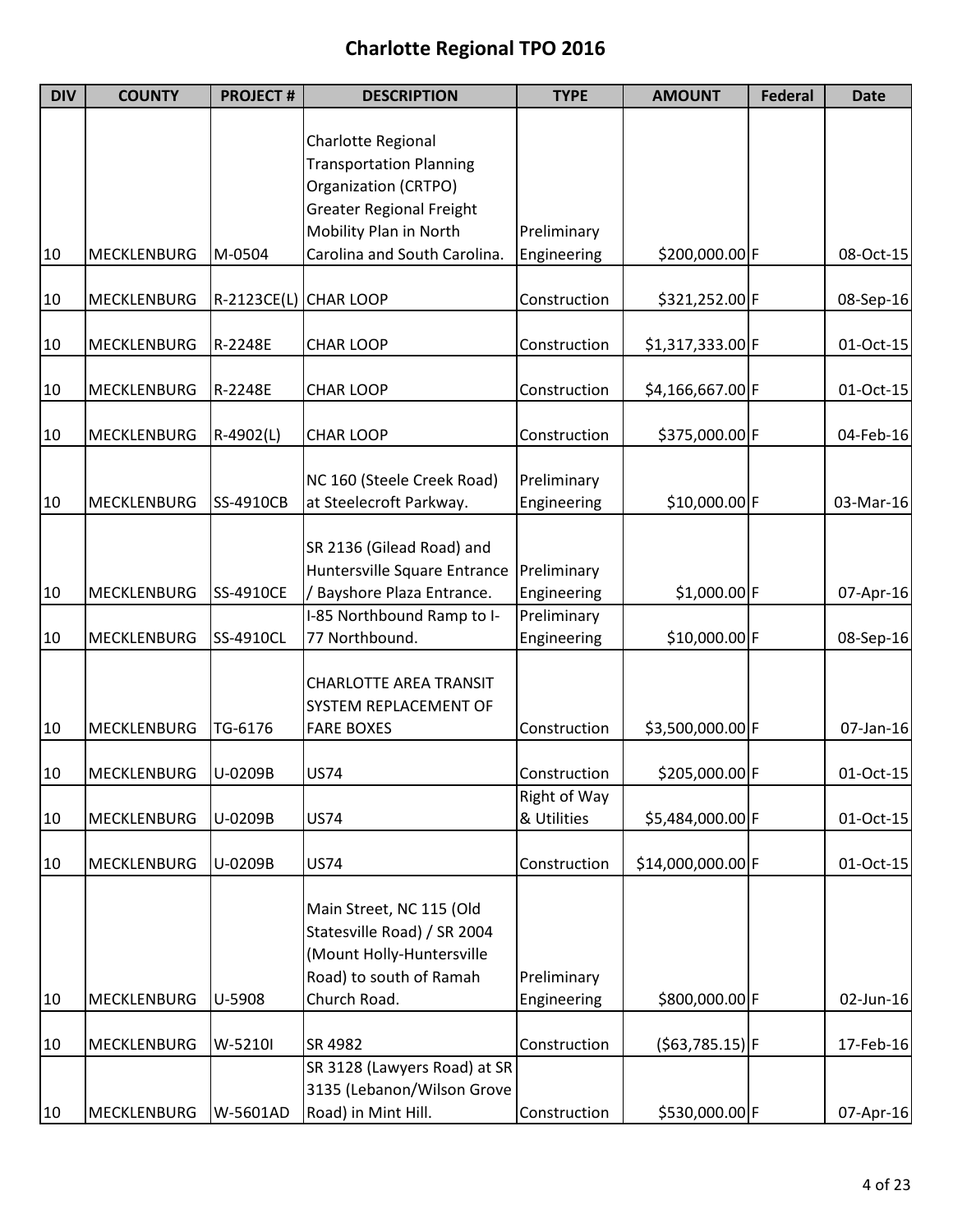| <b>DIV</b> | <b>COUNTY</b>      | <b>PROJECT#</b> | <b>DESCRIPTION</b>                        | <b>TYPE</b>  | <b>AMOUNT</b>  | <b>Federal</b> | <b>Date</b> |
|------------|--------------------|-----------------|-------------------------------------------|--------------|----------------|----------------|-------------|
|            |                    |                 | I-485 Inner Loop off-ramp to              |              |                |                |             |
|            |                    |                 | NC 49 (North Troy Street) in              |              |                |                |             |
| 10         | <b>MECKLENBURG</b> | W-5601BI        | Charlotte.                                | Construction | \$400,000.00 F |                | 08-Sep-16   |
|            |                    |                 | I-485 northbound ramp at US               |              |                |                |             |
|            |                    |                 | 29 (North Tryon Street) near              |              |                |                |             |
| 10         | <b>MECKLENBURG</b> | W-5601BJ        | Charlotte.                                | Construction | \$170,000.00 F |                | 04-Aug-16   |
|            |                    |                 | SR 1601 (Moores Chapel                    |              |                |                |             |
|            |                    |                 | Road) at SR 1609 (Rhyne                   | Preliminary  |                |                |             |
| 10         | <b>MECKLENBURG</b> | W-5601EC        | Road) near Charlotte.                     | Engineering  | \$50,000.00 F  |                | 02-Jun-16   |
|            |                    |                 | SR 1601 (Moores Chapel                    |              |                |                |             |
|            |                    |                 | Road) at SR 1609 (Rhyne                   | Preliminary  |                |                |             |
| 10         | <b>MECKLENBURG</b> | W-5601EC        | Road) near Charlotte.                     | Engineering  | \$100,000.00 F |                | 04-Feb-16   |
|            |                    |                 | NC 73 (Davidson Concord                   |              |                |                |             |
|            |                    |                 | Road) and SR 2427 (Ramah                  |              |                |                |             |
|            |                    |                 | Church Road) near                         | Preliminary  |                |                |             |
| 10         | <b>MECKLENBURG</b> | W-5601FJ        | Huntersville.                             | Engineering  | \$30,000.00 F  |                | 02-Jun-16   |
|            |                    |                 |                                           |              |                |                |             |
|            |                    |                 | SR 2802 (Rocky River Road)                |              |                |                |             |
|            |                    |                 | through the intersections of              |              |                |                |             |
|            |                    |                 | SR 2826 (Hood Road) and SR                |              |                |                |             |
|            |                    |                 | 2827 (Back Creek Church                   | Preliminary  |                |                |             |
| 10         | <b>MECKLENBURG</b> | W-5601FK        | Road).                                    | Engineering  | \$53,000.00 F  |                | 07-Apr-16   |
|            |                    |                 | I-77 / US 21 southbound                   |              |                |                |             |
|            |                    |                 | ramp and SR 2047 (Trade                   | Preliminary  |                |                |             |
| 10         | <b>MECKLENBURG</b> | W-5601FL        | Street).                                  | Engineering  | \$3,000.00 F   |                | 07-Apr-16   |
|            |                    |                 | I-77 / US 21 southbound                   |              |                |                |             |
|            |                    |                 | ramp and SR 2047 (Trade                   | Preliminary  |                |                |             |
| 10         | <b>MECKLENBURG</b> | W-5601FL        | Street).                                  | Engineering  | \$15,000.00 F  |                | 02-Jun-16   |
|            |                    |                 | I-485 Pavement Marking /                  |              |                |                |             |
| 10         | MECKLENBURG        | W-5601GT        | Marker Improvements.                      | Construction | \$540,000.00 F |                | 02-Jun-16   |
|            |                    |                 | I-485 Outer Loop Ramp at NC Preliminary   |              |                |                |             |
| 10         | MECKLENBURG        | W-5601lK        | 16 in Charlotte.                          | Engineering  | \$10,000.00 F  |                | 08-Sep-16   |
|            |                    |                 |                                           |              |                |                |             |
|            |                    |                 | <b>Highway Grade Crossing</b>             |              |                |                |             |
|            |                    |                 | Safety Project at the                     |              |                |                |             |
|            |                    |                 | intersection of SR 1784                   |              |                |                |             |
|            |                    |                 | (Rozzelles Ferry Road) and                |              |                |                |             |
|            |                    |                 | the CSX Transportation                    |              |                |                |             |
|            |                    |                 | Tracks: Crossing #631 797X in Preliminary |              |                |                |             |
| 10         | MECKLENBURG        | Z-5400JF        | Charlotte.                                | Engineering  | \$11,000.00 F  |                | 08-Sep-16   |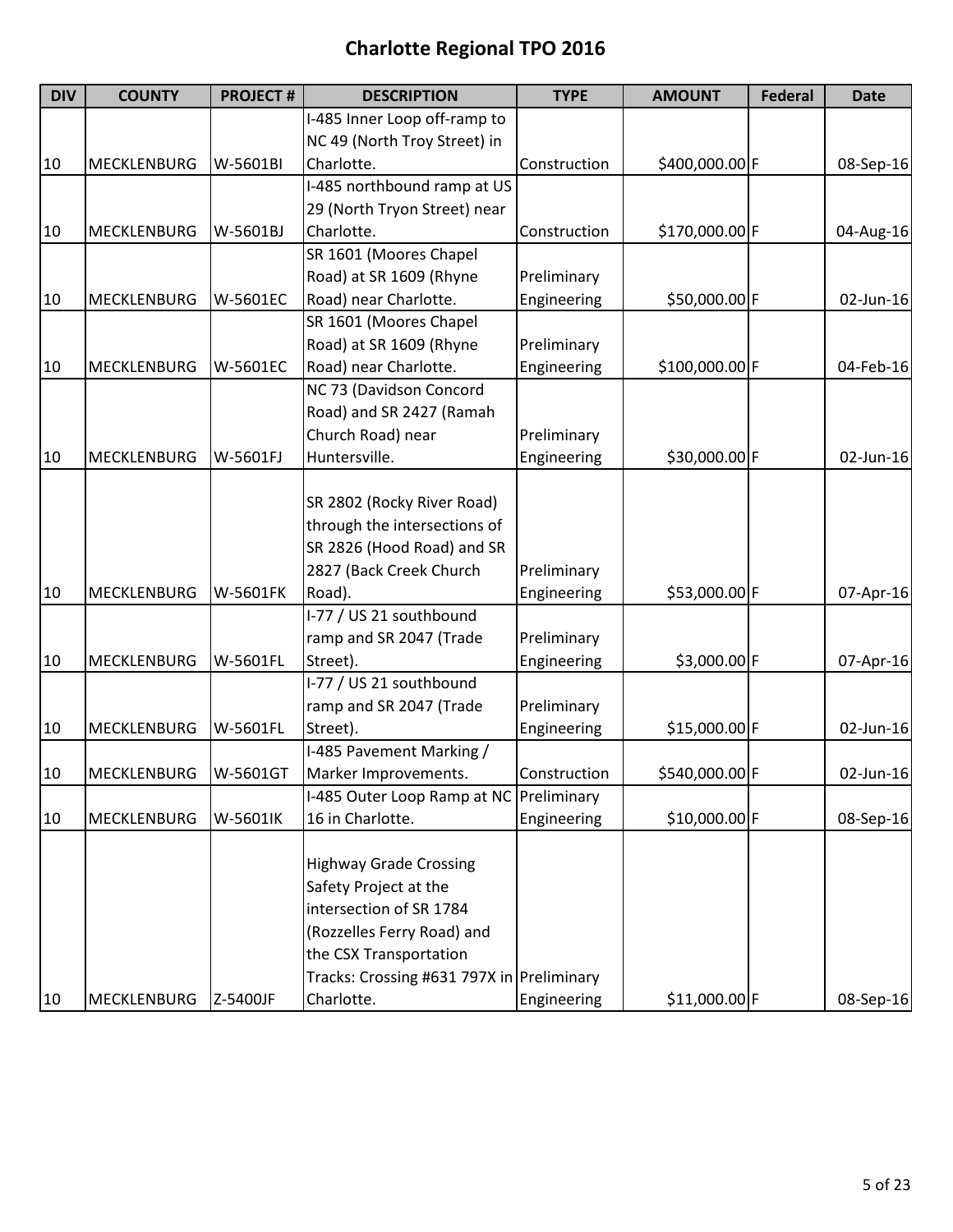| <b>DIV</b> | <b>COUNTY</b>      | <b>PROJECT#</b> | <b>DESCRIPTION</b>                        | <b>TYPE</b>  | <b>AMOUNT</b>   | <b>Federal</b> | <b>Date</b> |
|------------|--------------------|-----------------|-------------------------------------------|--------------|-----------------|----------------|-------------|
|            |                    |                 |                                           |              |                 |                |             |
|            |                    |                 | <b>Highway Grade Crossing</b>             |              |                 |                |             |
|            |                    |                 | Safety Project at the                     |              |                 |                |             |
|            |                    |                 | intersection of SR 1784                   |              |                 |                |             |
|            |                    |                 | (Rozzelles Ferry Road) and                |              |                 |                |             |
|            |                    |                 | the CSX Transportation                    |              |                 |                |             |
|            |                    |                 | Tracks; Crossing #631 797X in             |              |                 |                |             |
| 10         | <b>MECKLENBURG</b> | Z-5400JF        | Charlotte.                                | Construction | \$185,000.00 F  |                | 08-Sep-16   |
|            |                    |                 | Railway-Highway Grade                     |              |                 |                |             |
|            |                    |                 | Crossing Safety Project at SR             |              |                 |                |             |
|            |                    |                 | 2459 (Independence Hill                   |              |                 |                |             |
|            |                    |                 | Road) at Norfolk Southern                 |              |                 |                |             |
|            |                    |                 | Railway Tracks; Crossing                  | Preliminary  |                 |                |             |
| 10         | <b>MECKLENBURG</b> | Z-5400JH        | #721 756S.                                | Engineering  | \$20,000.00 F   |                | 08-Oct-15   |
|            |                    |                 | Railway-Highway Grade                     |              |                 |                |             |
|            |                    |                 | Crossing Safety Project at                |              |                 |                |             |
|            |                    |                 | <b>Industrial Drive at Norfolk</b>        |              |                 |                |             |
|            |                    |                 | Southern Railway Tracks;                  |              |                 |                |             |
|            |                    |                 | Crossing #716 092V in                     | Preliminary  |                 |                |             |
| 10         | <b>MECKLENBURG</b> | Z-5400JJ        | Pineville.                                | Engineering  | \$20,000.00 F   |                | 03-Dec-15   |
|            |                    |                 | Railway-Highway Grade                     |              |                 |                |             |
|            |                    |                 | Crossing Safety Project at                |              |                 |                |             |
|            |                    |                 | <b>Brookford Street at Norfolk</b>        |              |                 |                |             |
|            |                    |                 | Southern Railway Tracks;                  |              |                 |                |             |
|            |                    |                 | Crossing #716 073R in                     | Preliminary  |                 |                |             |
| 10         | <b>MECKLENBURG</b> | Z-5400JL        | Charlotte.                                | Engineering  | \$20,000.00 F   |                | 03-Dec-15   |
|            |                    |                 | Railway-Highway Grade                     |              |                 |                |             |
|            |                    |                 | <b>Crossing Safety Project</b>            |              |                 |                |             |
|            |                    |                 | <b>Texland Boulevard at Norfolk</b>       |              |                 |                |             |
|            |                    |                 | Southern Railway Tracks;                  |              |                 |                |             |
|            |                    |                 | Crossing #716 085K in                     | Preliminary  |                 |                |             |
| 10         | <b>MECKLENBURG</b> | Z-5400JM        | Charlotte.                                | Engineering  | \$20,000.00 F   |                | 03-Dec-15   |
|            |                    |                 |                                           |              |                 |                |             |
|            |                    |                 | SR 5544 from NC 73 (Sam                   |              |                 |                |             |
|            |                    |                 |                                           |              |                 |                |             |
|            |                    |                 | Furr Road) to East of SR 2195             | Preliminary  |                 |                |             |
| 10         | MECKLENBURG        | R-2555          | (Torrence Chapel Road).                   | Engineering  | $$140,000.00$ S |                | 07-Apr-16   |
|            |                    |                 | SR 5544 from NC 73 (Sam                   |              |                 |                |             |
|            |                    |                 | Furr Road) to SR 2151 (Jetton Preliminary |              |                 |                |             |
| 10         | <b>MECKLENBURG</b> | R-2555B         | Road).                                    | Engineering  | \$120,000.00 S  |                | 03-Dec-15   |
|            |                    |                 |                                           |              |                 |                |             |
|            |                    |                 | Northcross Drive Extension                |              |                 |                |             |
|            |                    |                 | from end of Northcross Drive              |              |                 |                |             |
|            |                    |                 | to Westmoreland Road in                   | Preliminary  |                 |                |             |
| 10         | MECKLENBURG        | U-5108          | Cornelius.                                | Engineering  | \$500,000.00 S  |                | 07-Apr-16   |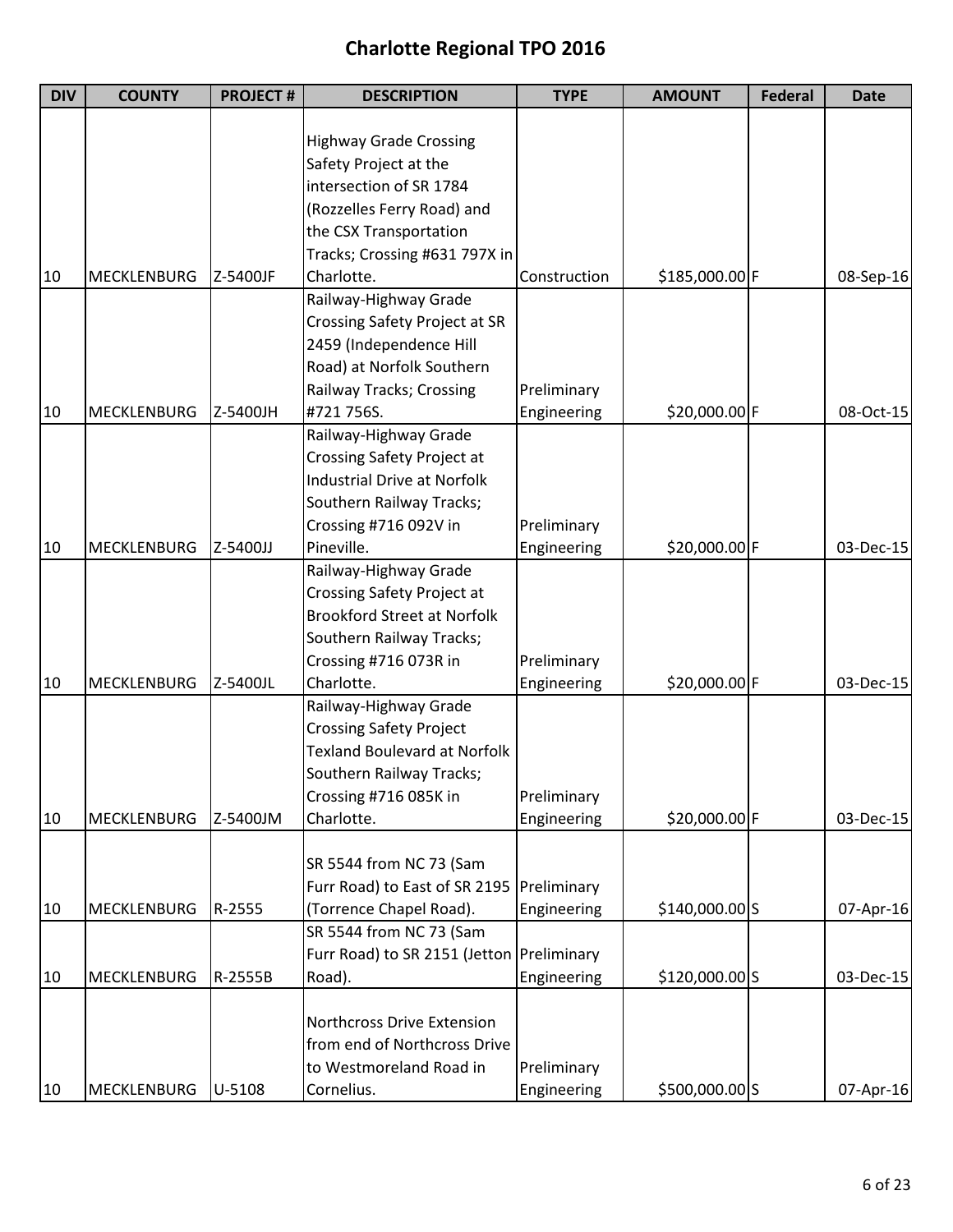| <b>DIV</b> | <b>COUNTY</b>      | <b>PROJECT#</b> | <b>DESCRIPTION</b>           | <b>TYPE</b>  | <b>AMOUNT</b>       | <b>Federal</b> | <b>Date</b> |
|------------|--------------------|-----------------|------------------------------|--------------|---------------------|----------------|-------------|
|            |                    |                 | US 74 (Independence          |              |                     |                |             |
|            |                    |                 | Boulevard) from I-277 to I-  | Preliminary  |                     |                |             |
| 10         | MECKLENBURG        | $U-5526$        | 485.                         | Engineering  | \$135,000.00 S      |                | 03-Dec-15   |
|            |                    |                 | US 74 (Independence          |              |                     |                |             |
|            |                    |                 | Boulevard) from I-277 to I-  | Preliminary  |                     |                |             |
| 10         | MECKLENBURG        | $U-5526$        | 485.                         | Engineering  | \$230,000.00 S      |                | 02-Jun-16   |
|            |                    |                 | US 74 (Independence          |              |                     |                |             |
|            |                    |                 | Boulevard) from I-277 to I-  | Preliminary  |                     |                |             |
| 10         | MECKLENBURG        | $U-5526$        | 485.                         | Engineering  | \$360,000.00 S      |                | 03-Mar-16   |
|            |                    |                 |                              |              |                     |                |             |
|            |                    |                 | NC 160 (Steele Creek Road)   |              |                     |                |             |
|            |                    |                 | at intersection of NC 160    |              |                     |                |             |
|            |                    |                 | (Steele Creek Road) and SR   | Preliminary  |                     |                |             |
| 10         | MECKLENBURG        | U-5762          | 1106 (Hamilton Road).        | Engineering  | \$150,000.00 S      |                | 08-Oct-15   |
|            |                    |                 |                              |              |                     |                |             |
|            |                    |                 | SR 3448 (South Trade Street) |              |                     |                |             |
|            |                    |                 | from Four Mile Creek to      | Right of Way |                     |                |             |
| 10         | <b>MECKLENBURG</b> | U-5804B         | Weddington Road.             | & Utilities  | \$100,000.00 S      |                | 08-Sep-16   |
|            |                    |                 | Intersection of SR 1009      |              |                     |                |             |
|            |                    |                 | (Monroe Road) and Rama       | Preliminary  |                     |                |             |
| 10         | <b>MECKLENBURG</b> | U-5805          | Road/Idlewild Road.          | Engineering  | \$510,000.00 S      |                | 08-Sep-16   |
|            |                    |                 | Intersection of NC 115 and   | Preliminary  |                     |                |             |
| 10         | <b>MECKLENBURG</b> | U-5873          | Potts Street.                | Engineering  | \$900,000.00 S      |                | 08-Sep-16   |
|            |                    |                 |                              |              |                     |                |             |
|            |                    |                 | Intersection improvements.   |              |                     |                |             |
|            |                    |                 | SR 2195 (Torrence Chapel     |              |                     |                |             |
|            |                    |                 | Road) and SR 5544 (West      |              |                     |                |             |
|            |                    |                 | Catawba Avenue) in           | Preliminary  |                     |                |             |
| 10         | <b>MECKLENBURG</b> | U-5906          | Corenelius.                  | Engineering  | \$500,000.00 S      |                | 08-Sep-16   |
|            |                    |                 |                              |              |                     |                |             |
|            |                    |                 | I-85 from south of SR 2894   |              |                     |                |             |
|            |                    |                 | (Speedway-Concord Mills      |              |                     |                |             |
|            |                    |                 | Boulevard) in Mecklenburg    |              |                     |                |             |
|            | MECKLENBURG,       |                 | County to NC 73 in Cabarrus  |              |                     |                |             |
| 10         | <b>CABARRUS</b>    | I-3803B         | County, 6.800 miles.         | Construction | $(52,301,844.00)$ F |                | 01-Oct-15   |
|            |                    |                 | SR 3174 (Idlewild Road) from |              |                     |                |             |
|            | MECKLENBURG,       |                 | I-485 to SR 1524 (Stevens    | Preliminary  |                     |                |             |
| 10         | <b>UNION</b>       | U-4913          | Mill Road).                  | Engineering  | $$1,500,000.00$ S   |                | 08-Sep-16   |
|            |                    |                 | Replace Bridge #258 on SR    |              |                     |                |             |
|            |                    |                 | 1008 over South Fork         |              |                     |                |             |
|            |                    |                 | Crooked Creek and            |              |                     |                |             |
|            |                    |                 | improvement of the           |              |                     |                |             |
|            |                    |                 | intersection at SR 1009 and  |              |                     |                |             |
| 10         | <b>UNION</b>       | B-5243          | SR 1371, 0.187 miles.        | Construction | \$1,300,000.00 F    |                | 07-Jan-16   |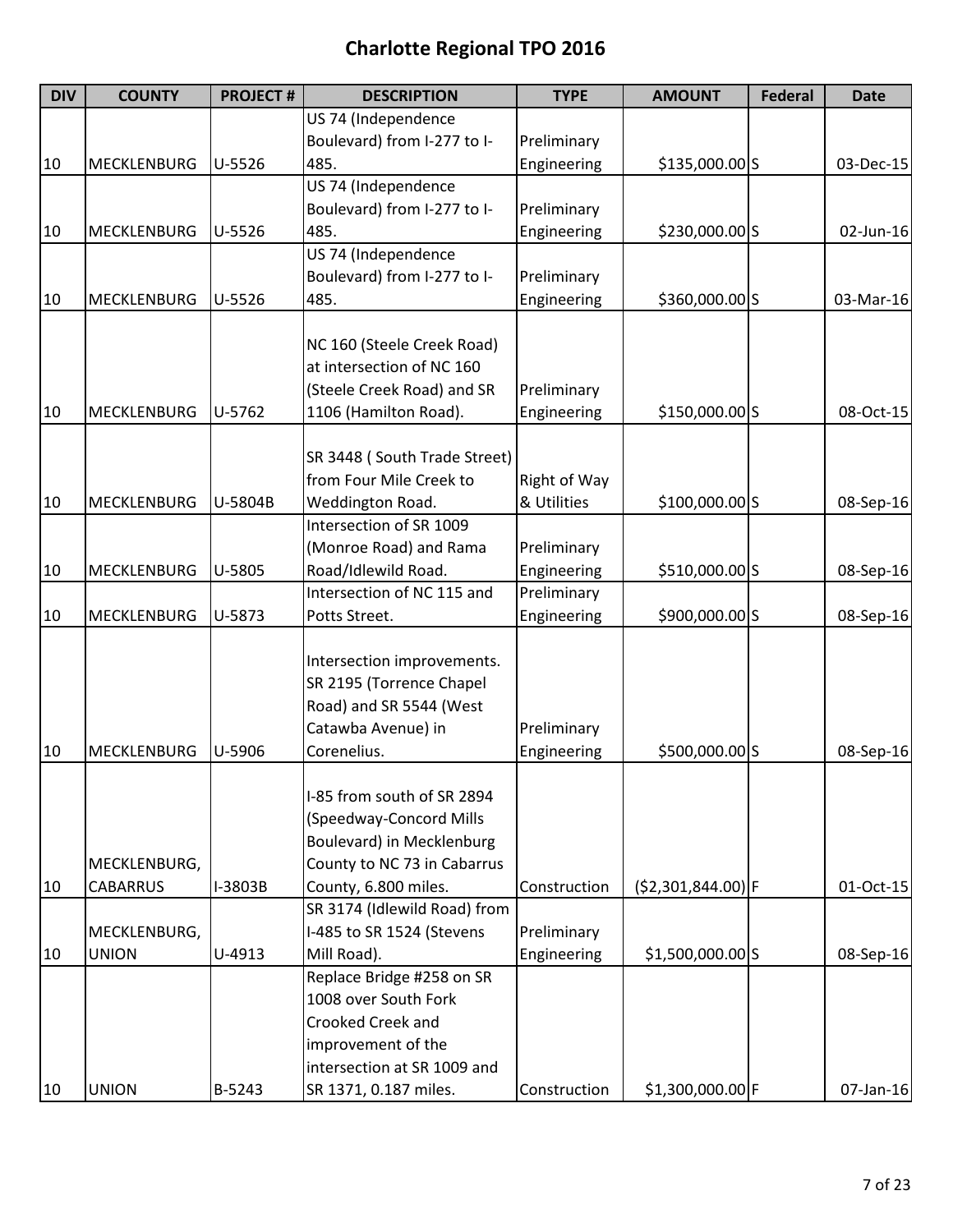| <b>DIV</b> | <b>COUNTY</b> | <b>PROJECT#</b> | <b>DESCRIPTION</b>                     | <b>TYPE</b>  | <b>AMOUNT</b>  | <b>Federal</b> | <b>Date</b> |
|------------|---------------|-----------------|----------------------------------------|--------------|----------------|----------------|-------------|
|            |               |                 | Replace Bridge #258 on SR              |              |                |                |             |
|            |               |                 | 1008 over South Fork                   |              |                |                |             |
|            |               |                 | Crooked Creek and                      |              |                |                |             |
|            |               |                 | improvement of the                     |              |                |                |             |
|            |               |                 | intersection at SR 1009 and            |              |                |                |             |
| 10         | <b>UNION</b>  | B-5243          | SR 1371.                               | Construction | \$555,814.00 F |                | 30-Jun-16   |
|            |               |                 | Replace Bridge #224 over               |              |                |                |             |
|            |               |                 | Twelve Mile Creek on SR                | Preliminary  |                |                |             |
| 10         | <b>UNION</b>  | B-5791          | 1301.                                  | Engineering  | \$100,000.00 F |                | 03-Dec-15   |
|            |               |                 |                                        |              |                |                |             |
|            |               |                 | Replace Bridge #163 over               | Preliminary  |                |                |             |
| 10         | <b>UNION</b>  | B-5801          | Pole Cat Creek on SR 2166.             | Engineering  | \$100,000.00 F |                | 07-Jan-16   |
|            |               |                 |                                        |              |                |                |             |
|            |               |                 | Municipal Bridge Inspection -          |              |                |                |             |
|            |               |                 | 2 bridges within the                   | Preliminary  |                |                |             |
| 10         | <b>UNION</b>  | M-0414JA        | Municipality of Waxhaw.                | Engineering  | \$5,814.00 F   |                | 08-Sep-16   |
|            |               |                 | SR 1315 (New Town Road) in             |              |                |                |             |
|            |               |                 | the vicinity of SR 3644                |              |                |                |             |
|            |               |                 | (Crooked River Drive) near             | Preliminary  |                |                |             |
| 10         | <b>UNION</b>  | SS-4910BY       | Weddington.                            | Engineering  | \$45,000.00 F  |                | 08-Oct-15   |
|            |               |                 |                                        |              |                |                |             |
|            |               |                 | SR 1344 (Weddington-                   |              |                |                |             |
|            |               |                 | Matthews Road) between SR              |              |                |                |             |
|            |               |                 | 1345 (Tilly Morris Road) and           |              |                |                |             |
|            |               |                 | the Mecklenburg County                 | Preliminary  |                |                |             |
| 10         | <b>UNION</b>  | SS-4910CA       | Line.                                  | Engineering  | \$25,000.00 F  |                | 03-Mar-16   |
|            |               |                 |                                        |              |                |                |             |
|            |               |                 | SR 1315 (New Town Road) at             |              |                |                |             |
|            |               |                 | SR 1321 (Cuthbertson Road)             |              |                |                |             |
|            |               |                 | in Wesley Chapel; SR 1315              |              |                |                |             |
|            |               |                 | (New Town Road) at SR 1329             |              |                |                |             |
|            |               |                 | (Billy Howie Road) in Wesley           |              |                |                |             |
|            |               |                 | Chapel; and SR 1315 (New               |              |                |                |             |
|            |               |                 | Town Road) at SR 1162                  | Preliminary  |                |                |             |
| 10         | <b>UNION</b>  | SS-4910CC       | (Potter Road).                         | Engineering  | \$60,000.00 F  |                | 03-Mar-16   |
|            |               |                 | US 601 and SR 1004 / 1612              | Preliminary  |                |                |             |
| 10         | <b>UNION</b>  | SS-4910CD       | (Lawyers Road).                        | Engineering  | \$5,000.00 F   |                | 07-Apr-16   |
|            |               |                 | SR 1501 (Secrest Shortcut              |              |                |                |             |
|            |               |                 | Road) at the Burger King               | Preliminary  |                |                |             |
| 10         | <b>UNION</b>  | SS-4910Cl       | driveway in Monroe.                    | Engineering  | \$10,000.00 F  |                | 08-Sep-16   |
|            |               |                 | SR 1357 (Potter Road) from             |              |                |                |             |
|            |               |                 | SR 1364 (Pleasant Plains               |              |                |                |             |
|            |               |                 |                                        |              |                |                |             |
|            |               |                 | Road) to SR 1009 (Old<br>Monroe Road). | Right of Way |                |                |             |
| 10         | <b>UNION</b>  | U-5112          |                                        | & Utilities  | \$325,000.00 F |                | 03-Mar-16   |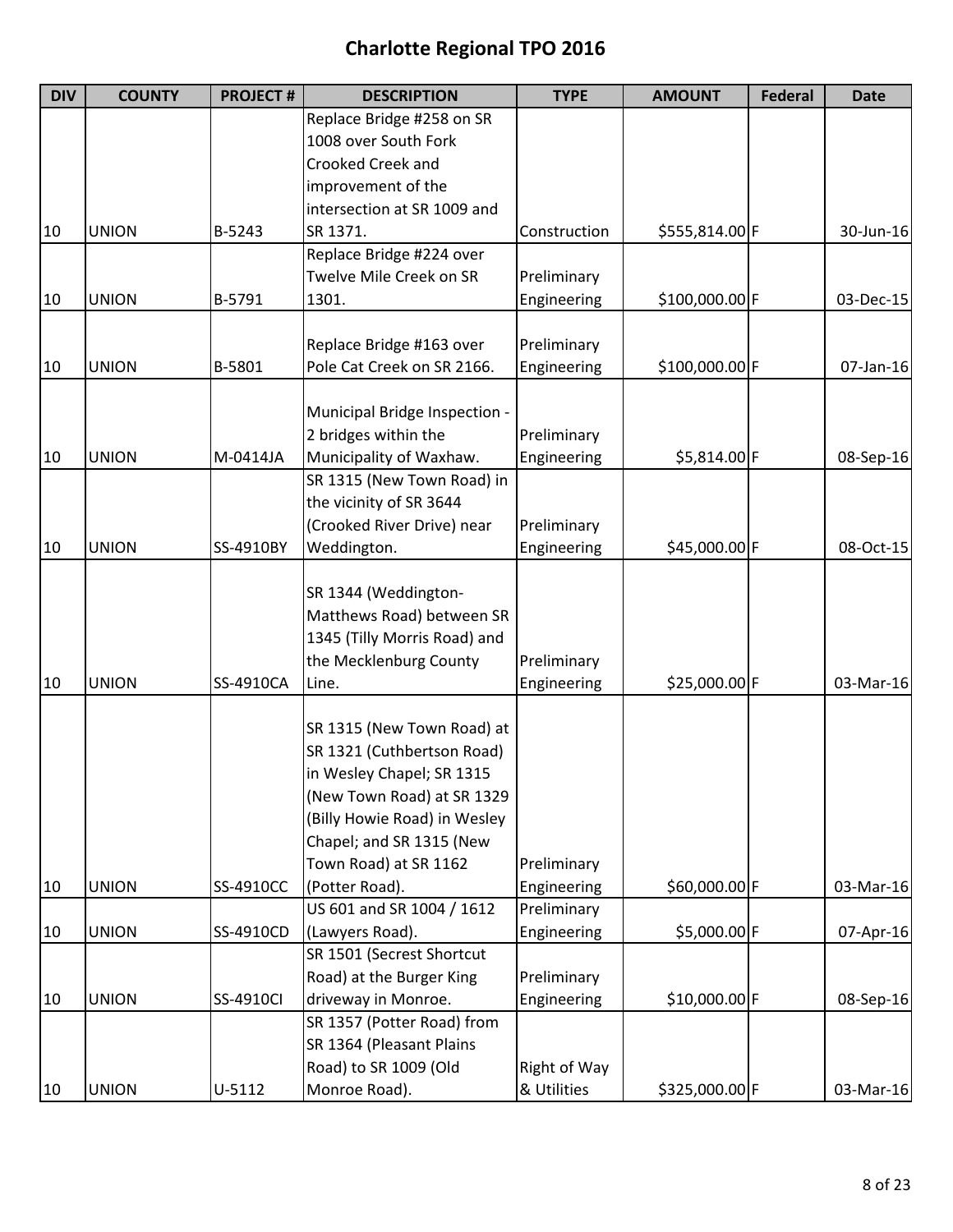| <b>DIV</b> | <b>COUNTY</b> | <b>PROJECT#</b> | <b>DESCRIPTION</b>                        | <b>TYPE</b>         | <b>AMOUNT</b>    | <b>Federal</b> | <b>Date</b> |
|------------|---------------|-----------------|-------------------------------------------|---------------------|------------------|----------------|-------------|
|            |               |                 | US 74 between Fowler                      |                     |                  |                |             |
|            |               |                 | Secrest Road and NC 200                   |                     |                  |                |             |
| 10         | <b>UNION</b>  | W-5210L         | (Morgan Mill Road).                       | Construction        | \$1,608,000.00 F |                | 07-Apr-16   |
|            |               |                 |                                           |                     |                  |                |             |
|            |               |                 | SR 1365 (Stallings Road) and              |                     |                  |                |             |
|            |               |                 | SR 1367 (Matthews Indian                  |                     |                  |                |             |
| 10         | <b>UNION</b>  | W-52100         | Trail Road) in Stallings.                 | Construction        | \$550,000.00 F   |                | 03-Mar-16   |
|            |               |                 | US 74 from Fairview Road to               |                     |                  |                |             |
|            |               |                 | Wesley Chapel Stouts Road in Right of Way |                     |                  |                |             |
| 10         | <b>UNION</b>  | W-5520          | Indian Trail.                             | & Utilities         | \$645,000.00 F   |                | 07-Apr-16   |
|            |               |                 | NC 75 (Waxhaw Highway)                    |                     |                  |                |             |
|            |               |                 | and SR 1007 (Rocky River                  |                     |                  |                |             |
|            |               |                 | Road) / SR 1150 (Old                      |                     |                  |                |             |
|            |               |                 | Waxhaw Monroe Road) near                  | Preliminary         |                  |                |             |
| 10         | <b>UNION</b>  | W-5601AC        | Monroe.                                   | Engineering         | \$65,000.00 F    |                | 08-Oct-15   |
|            |               |                 |                                           |                     |                  |                |             |
|            |               |                 | NC 522 from South Carolina                |                     |                  |                |             |
|            |               |                 | Line northward to SR 2166                 | Right of Way        |                  |                |             |
| 10         | <b>UNION</b>  | W-5601AE        | (Trinity Church Road).                    | & Utilities         | \$20,000.00 F    |                | 07-Apr-16   |
|            |               |                 | SR 1008 (Waxhaw Indian Trail              |                     |                  |                |             |
|            |               |                 | Road) to SR 1346 (Beulah                  |                     |                  |                |             |
|            |               |                 | Church Road) near Wesley                  | Right of Way        |                  |                |             |
| 10         | <b>UNION</b>  | W-5601BH        | Chapel.                                   | & Utilities         | \$100,000.00 F   |                | 04-Feb-16   |
|            |               |                 | NC 200 (Lancaster) and SR                 |                     |                  |                |             |
|            |               |                 | 1117 (Providence Road                     | Right of Way        |                  |                |             |
| 10         | <b>UNION</b>  | W-5601BK        | South).                                   | & Utilities         | \$150,000.00 F   |                | 08-Sep-16   |
|            |               |                 | SR 1315 (New Town Road)                   |                     |                  |                |             |
|            |               |                 | from SR 1008 (Waxhaw-                     |                     |                  |                |             |
|            |               |                 | Indian Trail Road) to SR 1388             |                     |                  |                |             |
|            |               |                 | (Will Plyler Road) in Wesley              |                     |                  |                |             |
|            |               |                 | Chapel; and SR 1336                       |                     |                  |                |             |
|            |               |                 | (Chambwood Road) near                     |                     |                  |                |             |
| 10         | <b>UNION</b>  | W-5601CS        | Wesley Chapel.                            | Construction        | \$520,000.00 F   |                | 04-Aug-16   |
|            |               |                 | SR 1315 (New Town Road)                   |                     |                  |                |             |
|            |               |                 | from SR 1008 (Waxhaw-                     |                     |                  |                |             |
|            |               |                 | Indian Trail Road) to SR 1388             |                     |                  |                |             |
|            |               |                 | (Will Plyler Road) in Wesley              |                     |                  |                |             |
|            |               |                 | Chapel; SR 1315 (New Town                 |                     |                  |                |             |
|            |               |                 | Road) and SR 1336                         |                     |                  |                |             |
|            |               |                 | (Chambwood Road) near                     | <b>Right of Way</b> |                  |                |             |
| 10         | <b>UNION</b>  | W-5601CS        | Wesley Chapel.                            | & Utilities         | \$50,000.00 F    |                | 07-Jan-16   |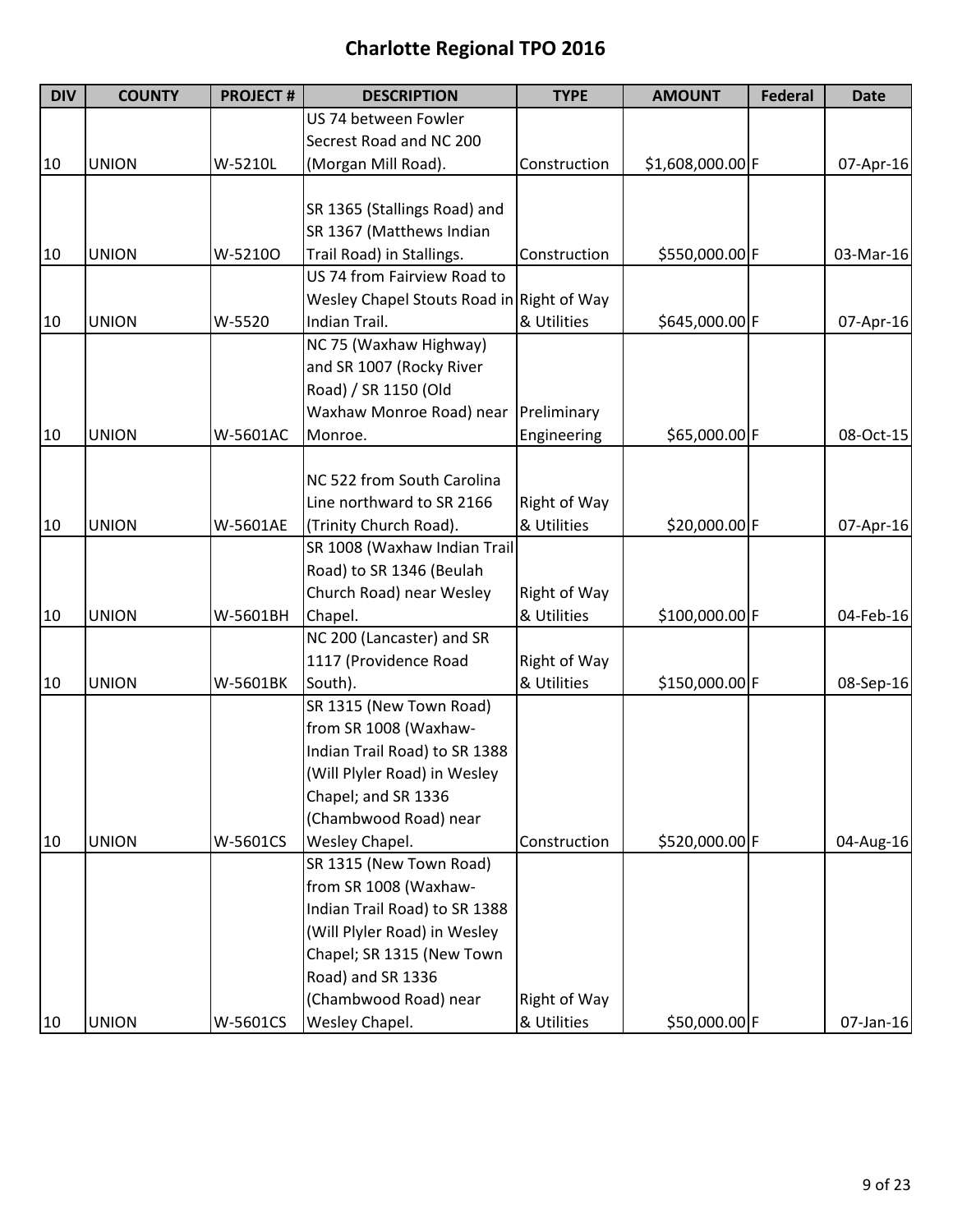| <b>DIV</b> | <b>COUNTY</b> | <b>PROJECT#</b> | <b>DESCRIPTION</b>                   | <b>TYPE</b>         | <b>AMOUNT</b>     | <b>Federal</b> | <b>Date</b> |
|------------|---------------|-----------------|--------------------------------------|---------------------|-------------------|----------------|-------------|
|            |               |                 | SR 1315 (New Town Road)              |                     |                   |                |             |
|            |               |                 | from SR 1008 (Waxhaw-                |                     |                   |                |             |
|            |               |                 | Indian Trail Road) to SR 1388        |                     |                   |                |             |
|            |               |                 | (Will Plyler Road) in Wesley         |                     |                   |                |             |
|            |               |                 | Chapel; SR 1315 (New Town            |                     |                   |                |             |
|            |               |                 | Road) and SR 1336                    |                     |                   |                |             |
|            |               |                 | (Chambwood Road) near                | Preliminary         |                   |                |             |
| 10         | <b>UNION</b>  | W-5601CS        | Wesley Chapel.                       | Engineering         | \$120,000.00 F    |                | 08-Oct-15   |
|            |               |                 | US 74 at SR 1941 (Old                |                     |                   |                |             |
|            |               |                 | Pageland-Monroe Road) in             | Preliminary         |                   |                |             |
| 10         | <b>UNION</b>  | W-5601CT        | Monroe.                              | Engineering         | \$150,000.00 F    |                | 08-Oct-15   |
|            |               |                 | SR 1315 (New Town Road)              |                     |                   |                |             |
|            |               |                 | intersecting with SR 2948            |                     |                   |                |             |
|            |               |                 | (Marvin School Road) and SR          |                     |                   |                |             |
|            |               |                 | 1307 (Waxhaw Marvin Road)            | Preliminary         |                   |                |             |
| 10         | <b>UNION</b>  | W-5601DK        | in Marvin.                           | Engineering         | \$100,000.00 F    |                | 03-Dec-15   |
|            |               |                 |                                      |                     |                   |                |             |
|            |               |                 | SR 1007 (Rocky River Road)           |                     |                   |                |             |
|            |               |                 | between SR 1150 (Old                 |                     |                   |                |             |
|            |               |                 | Waxhaw-Monroe Road) and              | Preliminary         |                   |                |             |
| 10         | <b>UNION</b>  | W-5601EA        | Jonathan Circle.                     | Engineering         | \$25,000.00 F     |                | 04-Feb-16   |
|            |               |                 |                                      |                     |                   |                |             |
|            |               |                 | SR 1007 (Rocky River Road)           |                     |                   |                |             |
|            |               |                 | between SR 1150 (Old                 |                     |                   |                |             |
|            |               |                 | Waxhaw-Monroe Road) and              | Right of Way        |                   |                |             |
| 10         | <b>UNION</b>  | W-5601EA        | Jonathan Circle.                     | & Utilities         | \$45,000.00 F     |                | 04-Aug-16   |
|            |               |                 |                                      |                     |                   |                |             |
|            |               |                 | SR 1004 (Lawyers Road) and           |                     |                   |                |             |
|            |               |                 | SR 1539 (Rock Hill Church            | Preliminary         |                   |                |             |
| 10         | <b>UNION</b>  | W-5601IJ        | Road) near Stallings.                | Engineering         | \$60,000.00 F     |                | 04-Aug-16   |
|            |               |                 | Railway-Highway Grade                |                     |                   |                |             |
|            |               |                 | <b>Crossing Safety Project at SR</b> |                     |                   |                |             |
|            |               |                 | 1728 (Clonnie Strawn Road);          |                     |                   |                |             |
|            |               |                 | Crossing #631 768M near              |                     |                   |                |             |
|            |               |                 |                                      | Preliminary         |                   |                |             |
| 10         | <b>UNION</b>  | Z-5400JN        | Marshville.                          | Engineering         | \$52,000.00 F     |                | 04-Feb-16   |
|            |               |                 |                                      |                     |                   |                |             |
|            |               |                 | CSX SF Line, Milepost 311.8          |                     |                   |                |             |
|            |               |                 | to Milepost 316.9. 10,000            |                     |                   |                |             |
|            |               |                 | feet track siding extension at       | Preliminary         |                   |                |             |
| 10         | <b>UNION</b>  | P-5704          | Stouts in Union County.              | Engineering         | \$660,000.00 S    |                | 08-Sep-16   |
|            |               |                 |                                      | Preliminary         |                   |                |             |
| 10         | <b>UNION</b>  | R-3329          | <b>US74</b>                          | Engineering         | $$1,000,000.00$ S |                | 07-Apr-16   |
|            |               |                 |                                      |                     |                   |                |             |
|            |               |                 | NC 84 from NC 16 to SR 1008          |                     |                   |                |             |
|            |               |                 | (Waxhaw-Indian Trail Road)           | <b>Right of Way</b> |                   |                |             |
| 10         | <b>UNION</b>  | U-3467          | in Wesley Chapel.                    | & Utilities         | $$25,000.00$ S    |                | 30-Jun-16   |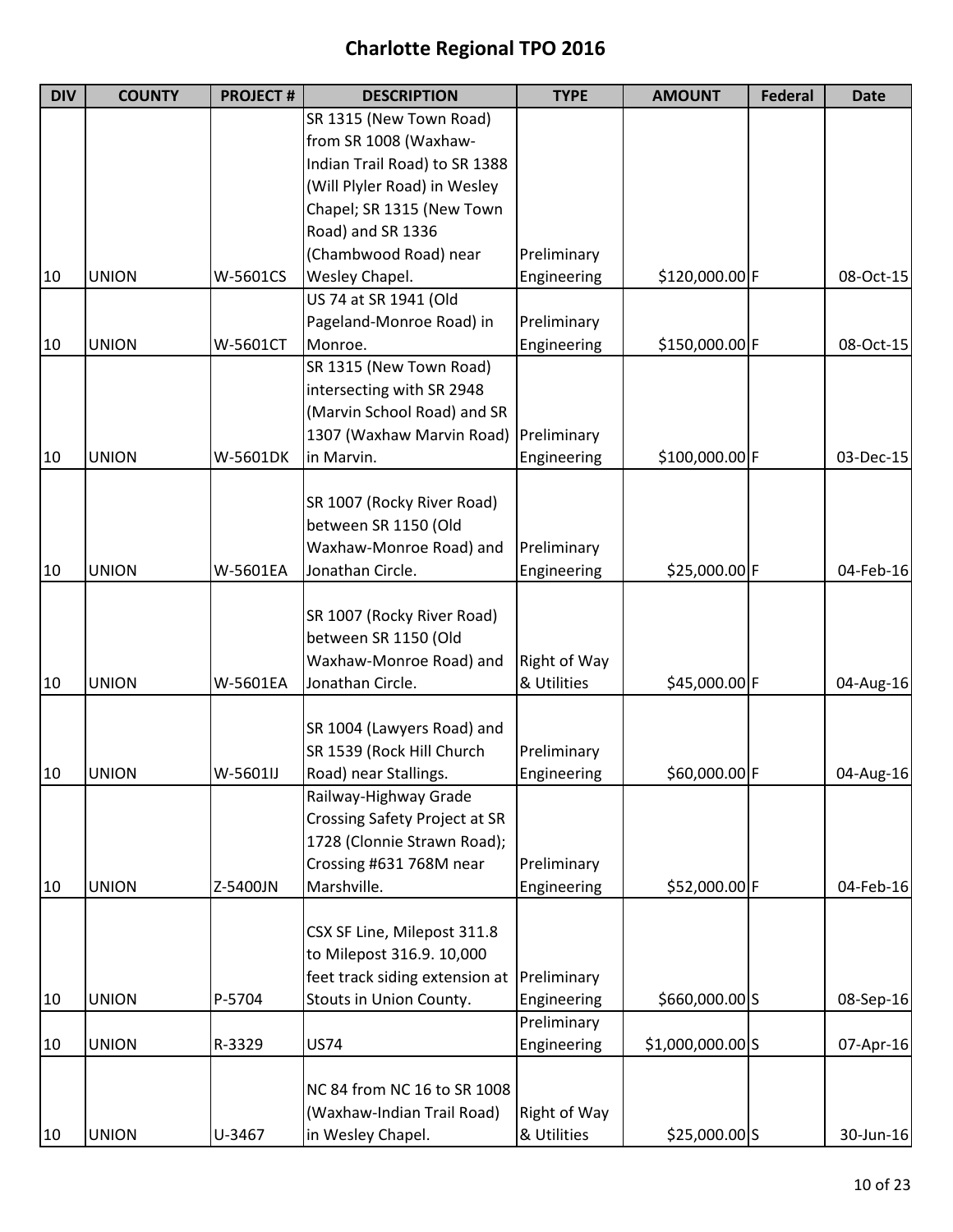| SR 1362 (Chestnut Lane<br><b>Connector) from Matthews</b><br>Indian Trail Road to SR 1368<br>Preliminary<br><b>UNION</b><br>U-5808<br>(Gribble Road).<br>Engineering<br>\$750,000.00 S<br>10<br>UNION,<br><b>MECKLENBURG</b><br><b>US74</b><br>10<br>R-3329<br>Construction<br>\$5,484,000.00 F<br>SR 1421, BRIDGES 513 AND<br>Right of Way<br>& Utilities<br>12<br><b>IREDELL</b><br>B-2576<br>514<br>\$69,777.80 F | 03-Mar-16<br>01-Oct-15<br>$04$ -Jan-16<br>04-Feb-16 |
|----------------------------------------------------------------------------------------------------------------------------------------------------------------------------------------------------------------------------------------------------------------------------------------------------------------------------------------------------------------------------------------------------------------------|-----------------------------------------------------|
|                                                                                                                                                                                                                                                                                                                                                                                                                      |                                                     |
|                                                                                                                                                                                                                                                                                                                                                                                                                      |                                                     |
|                                                                                                                                                                                                                                                                                                                                                                                                                      |                                                     |
|                                                                                                                                                                                                                                                                                                                                                                                                                      |                                                     |
|                                                                                                                                                                                                                                                                                                                                                                                                                      |                                                     |
|                                                                                                                                                                                                                                                                                                                                                                                                                      |                                                     |
|                                                                                                                                                                                                                                                                                                                                                                                                                      |                                                     |
|                                                                                                                                                                                                                                                                                                                                                                                                                      |                                                     |
|                                                                                                                                                                                                                                                                                                                                                                                                                      |                                                     |
|                                                                                                                                                                                                                                                                                                                                                                                                                      |                                                     |
| Right of Way<br>Replace Bridge #57 over                                                                                                                                                                                                                                                                                                                                                                              |                                                     |
| Cornelius Creek on SR 1302.<br>& Utilities<br>\$100,000.00 F<br><b>IREDELL</b><br>B-5142<br>12                                                                                                                                                                                                                                                                                                                       |                                                     |
|                                                                                                                                                                                                                                                                                                                                                                                                                      |                                                     |
| Replace Bridge #57 over                                                                                                                                                                                                                                                                                                                                                                                              |                                                     |
| Cornelius Creek on SR 1302.<br>\$2,850,000.00 F<br>12<br><b>IREDELL</b><br>B-5142<br>Construction                                                                                                                                                                                                                                                                                                                    | 02-Jun-16                                           |
| Replace Bridge #20 over a<br>Preliminary                                                                                                                                                                                                                                                                                                                                                                             |                                                     |
| creek on SR 2402.<br>\$100,000.00 F<br>12<br><b>IREDELL</b><br>B-5843<br>Engineering                                                                                                                                                                                                                                                                                                                                 | 03-Dec-15                                           |
| Replace Bridge #189 over                                                                                                                                                                                                                                                                                                                                                                                             |                                                     |
| South Yadkin River on SR<br>Preliminary                                                                                                                                                                                                                                                                                                                                                                              |                                                     |
| \$100,000.00 F<br>12<br><b>IREDELL</b><br>B-5846<br>1892.<br>Engineering                                                                                                                                                                                                                                                                                                                                             | 03-Dec-15                                           |
| Preliminary<br>Replace Bridge #179 over a                                                                                                                                                                                                                                                                                                                                                                            |                                                     |
| creek on SR 1930.<br>\$100,000.00 F<br>12<br><b>IREDELL</b><br>B-5859<br>Engineering                                                                                                                                                                                                                                                                                                                                 | 03-Dec-15                                           |
|                                                                                                                                                                                                                                                                                                                                                                                                                      |                                                     |
| NC 115 and NC 150 in                                                                                                                                                                                                                                                                                                                                                                                                 |                                                     |
| Mooresville, construct                                                                                                                                                                                                                                                                                                                                                                                               |                                                     |
| southbound NC 115 right                                                                                                                                                                                                                                                                                                                                                                                              |                                                     |
| turn lane at NC 150 and                                                                                                                                                                                                                                                                                                                                                                                              |                                                     |
| westbound NC shared<br>Right of Way                                                                                                                                                                                                                                                                                                                                                                                  |                                                     |
| $C-5200$<br>through-right lane at NC 115.<br>& Utilities<br>\$61,600.00 F<br>12<br><b>IREDELL</b>                                                                                                                                                                                                                                                                                                                    | 03-Mar-16                                           |
| NC 115 and NC 150 in<br>Right of Way                                                                                                                                                                                                                                                                                                                                                                                 |                                                     |
| $C-5200$<br>\$58,926.00 F<br>12<br><b>IREDELL</b><br>& Utilities<br>Mooresville.                                                                                                                                                                                                                                                                                                                                     | 07-Apr-16                                           |
|                                                                                                                                                                                                                                                                                                                                                                                                                      |                                                     |
| Intersection of NC 115 and                                                                                                                                                                                                                                                                                                                                                                                           |                                                     |
| Faith Road Campus Lane in                                                                                                                                                                                                                                                                                                                                                                                            |                                                     |
| Mooresville, realign Faith                                                                                                                                                                                                                                                                                                                                                                                           |                                                     |
| Road to tie into existing NC                                                                                                                                                                                                                                                                                                                                                                                         |                                                     |
| 115 / Campus Lane                                                                                                                                                                                                                                                                                                                                                                                                    |                                                     |
| intersection and construct                                                                                                                                                                                                                                                                                                                                                                                           |                                                     |
| dedicated turn lanes on Faith                                                                                                                                                                                                                                                                                                                                                                                        |                                                     |
| Road and Campus Lane                                                                                                                                                                                                                                                                                                                                                                                                 |                                                     |
| approaches to the<br>Right of Way                                                                                                                                                                                                                                                                                                                                                                                    |                                                     |
| intersection.<br>12<br><b>IREDELL</b><br>$C-5529$<br>& Utilities<br>\$109,000.00 F                                                                                                                                                                                                                                                                                                                                   | 08-Sep-16                                           |
| Right of Way                                                                                                                                                                                                                                                                                                                                                                                                         |                                                     |
| & Utilities<br>12<br><b>IREDELL</b><br>$C-5701$<br>Intersection of NC 801 / 150.<br>\$500,719.00 F                                                                                                                                                                                                                                                                                                                   |                                                     |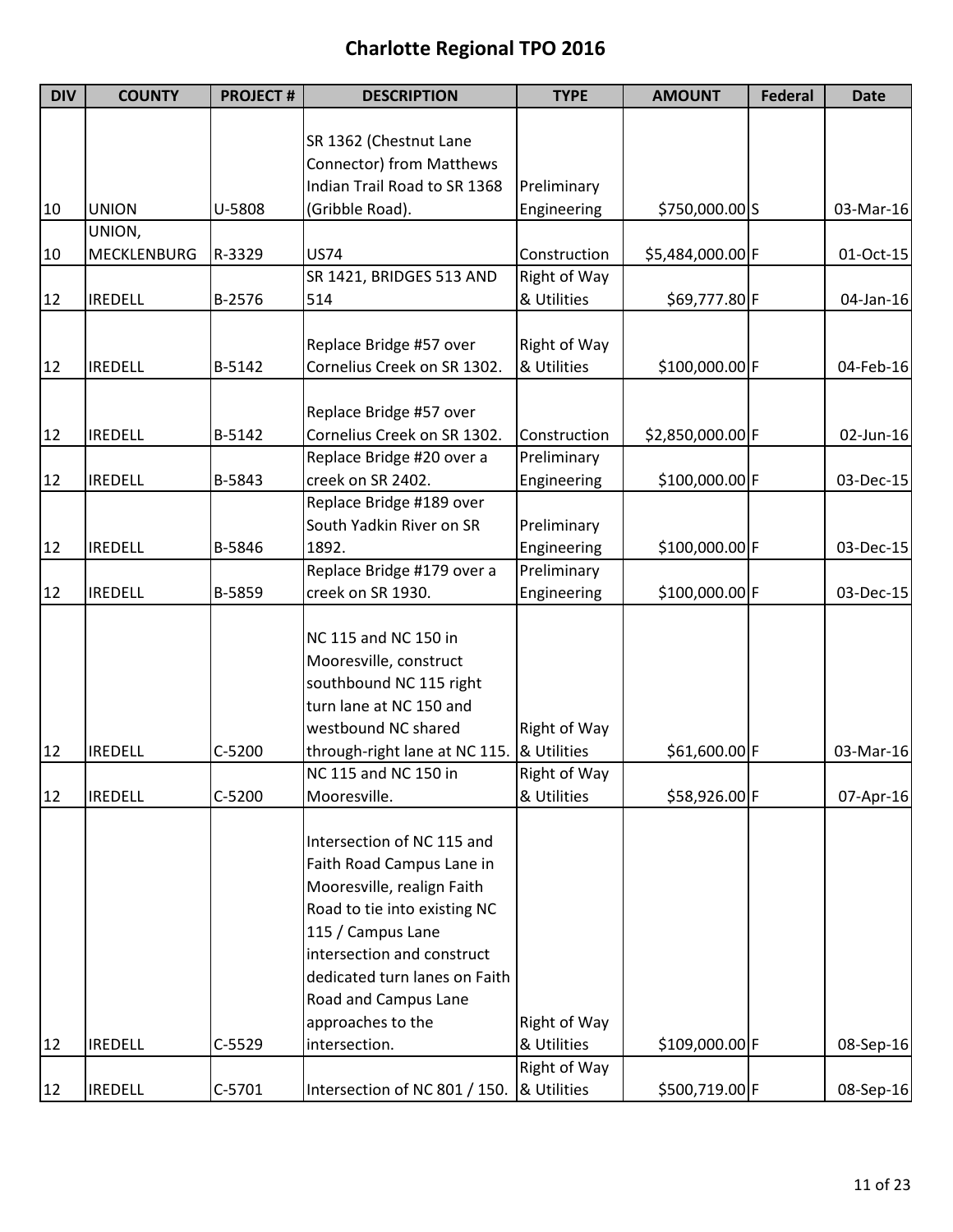| <b>DIV</b> | <b>COUNTY</b>  | <b>PROJECT#</b> | <b>DESCRIPTION</b>                            | <b>TYPE</b>  | <b>AMOUNT</b>      | <b>Federal</b> | <b>Date</b> |
|------------|----------------|-----------------|-----------------------------------------------|--------------|--------------------|----------------|-------------|
|            |                |                 | Old Mountain Road from                        |              |                    |                |             |
|            |                |                 | North Main Street to South                    |              |                    |                |             |
| 12         | <b>IREDELL</b> | EB-5530         | Iredell High School.                          | Construction | \$480,000.00 F     |                | 02-Jun-16   |
|            |                |                 | North Main Street Greenway                    |              |                    |                |             |
|            |                |                 | from SR 2551 (Old Murdock                     |              |                    |                |             |
|            |                |                 | Road) to SR 2350 (Murdock                     |              |                    |                |             |
| 12         | <b>IREDELL</b> | EB-5532         | Road).                                        | Construction | \$430,000.00 F     |                | 02-Jun-16   |
|            |                |                 |                                               |              |                    |                |             |
|            |                |                 | I-40/I-77 Interchange                         |              |                    |                |             |
|            |                |                 | including I-40 from west of                   |              |                    |                |             |
|            |                |                 | SR 2003 (Radio Road) to west                  |              |                    |                |             |
|            |                |                 | of SR 2158 (Old Mocksville                    |              |                    |                |             |
|            |                |                 | Road) and I-77 from south of                  |              |                    |                |             |
|            |                |                 | I-40 to south of SR 2171                      |              |                    |                |             |
|            |                |                 | (Jane Sower Road) in                          |              |                    |                |             |
| 12         | <b>IREDELL</b> | I-3819A         | Statesville, 3.360 miles.                     | Construction | \$1,097,000.00 F   |                | 01-Oct-15   |
|            |                |                 |                                               |              |                    |                |             |
|            |                |                 | I-77 from the                                 |              |                    |                |             |
|            |                |                 | Mecklenburg/Iredell County                    |              |                    |                |             |
| 12         | <b>IREDELL</b> | $I-4723$        | Line to Exit 45, 12.600 miles.                | Construction | $(593,830.00)$ F   |                | 01-Oct-15   |
|            |                |                 |                                               |              |                    |                |             |
|            |                |                 | I-77 from the                                 |              |                    |                |             |
|            |                |                 | Mecklenburg/Iredell County                    |              |                    |                |             |
| 12         | <b>IREDELL</b> | $I-4723$        | Line to Exit 45, 12.600 miles.                | Construction | $$1,163,419.00$ F  |                | 01-Oct-15   |
|            |                |                 | I-77 at Exit 30 (Griffith Street) Preliminary |              |                    |                |             |
| 12         | <b>IREDELL</b> | I-4750AC        | Interchange.                                  | Engineering  | \$200,000.00 F     |                | 08-Oct-15   |
|            |                |                 |                                               |              |                    |                |             |
|            |                |                 | I-77 from Milepost 57.83 to                   |              |                    |                |             |
| 12         | <b>IREDELL</b> | $I-5106$        | Milepost 61.74, 3.870 miles.                  | Construction | $($115,000.00)$ F  |                | 01-Oct-15   |
|            |                |                 |                                               |              |                    |                |             |
|            |                |                 | I-77 from Milepost 57.83 to                   |              |                    |                |             |
| 12         | <b>IREDELL</b> | $I-5106$        | Milepost 61.74, 3.90 miles.                   | Construction | \$680,000.00 F     |                | 01-Oct-15   |
|            |                |                 |                                               |              |                    |                |             |
|            |                |                 | New Rest Area pair Iredell                    |              |                    |                |             |
|            |                |                 | County (Lake Norman) and                      | PE, ROW,     |                    |                |             |
| 12         | <b>IREDELL</b> | K-4908WM        | Iredell / Yadkin County Line.                 | Const.       | \$147,420.00 F     |                | 08-Sep-16   |
|            |                |                 |                                               |              |                    |                |             |
|            |                |                 | NC 150 from SR 1902 (Harvel                   |              |                    |                |             |
|            |                |                 | Road) in Catawba County to I- Preliminary     |              |                    |                |             |
| 12         | <b>IREDELL</b> | R-2307B         | 77 in Iredell County.                         | Engineering  | \$300,000.00 F     |                | 02-Jun-16   |
|            |                |                 | SR 1109 (Williamson Road)                     |              |                    |                |             |
|            |                |                 | from I-77 to SR 1100                          | Preliminary  |                    |                |             |
| 12         | <b>IREDELL</b> | R-5100          | (Brawley School Road).                        | Engineering  | $( $200,000.00)$ F |                | 30-Jun-16   |
|            |                |                 | US 21 at SR 1100 (Brawley                     | Preliminary  |                    |                |             |
| 12         | <b>IREDELL</b> | SS-4912BS       | School Road).                                 | Engineering  | \$5,000.00 F       |                | 03-Mar-16   |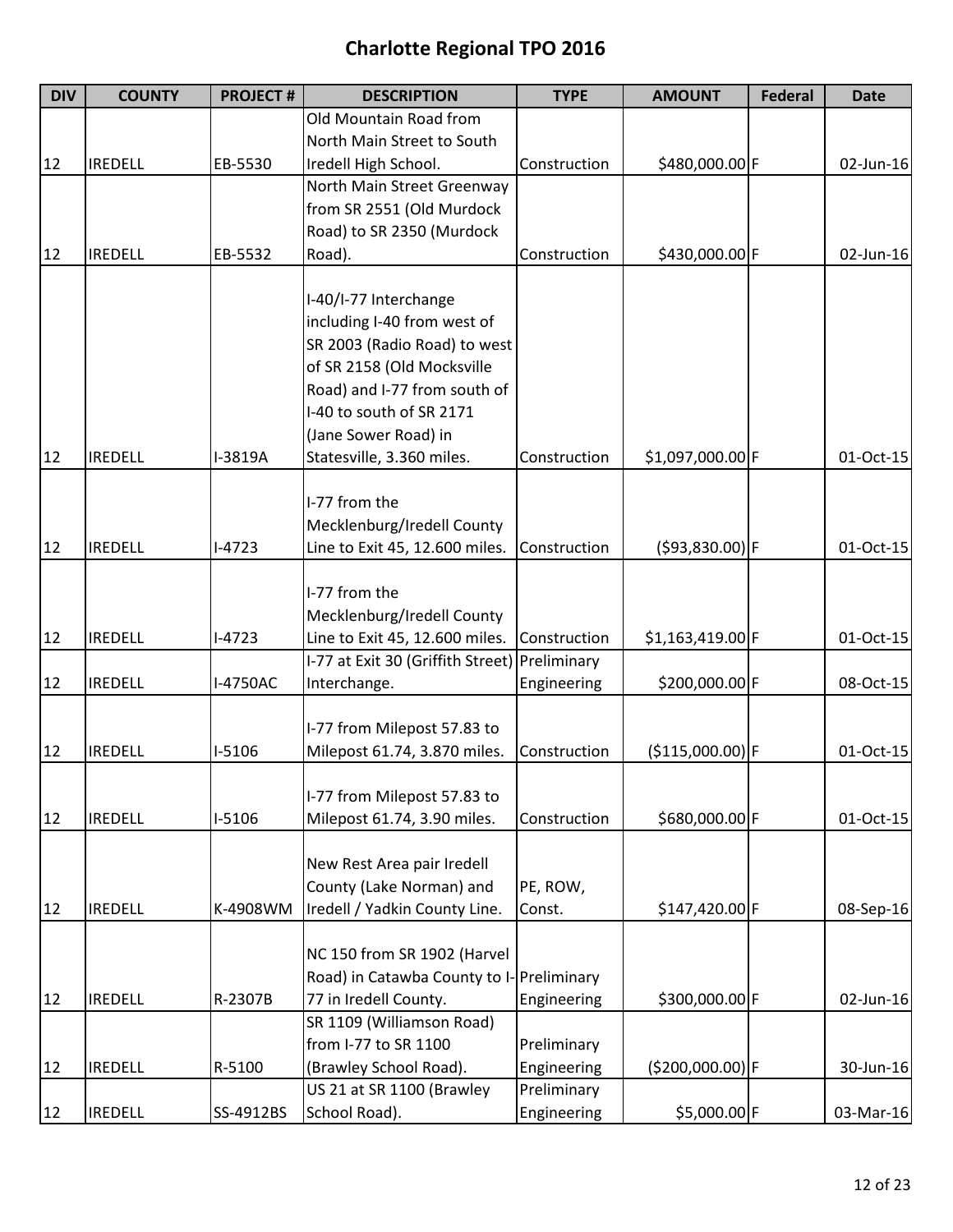| <b>DIV</b> | <b>COUNTY</b>  | <b>PROJECT#</b> | <b>DESCRIPTION</b>                | <b>TYPE</b>  | <b>AMOUNT</b>      | <b>Federal</b> | <b>Date</b> |
|------------|----------------|-----------------|-----------------------------------|--------------|--------------------|----------------|-------------|
|            |                |                 |                                   | Preliminary  |                    |                |             |
| 12         | <b>IREDELL</b> | W-52100         | <b>US21</b>                       | Engineering  | $( $69, 265.23)$ F |                | 23-Feb-16   |
|            |                |                 | Railway-Highway Grade             |              |                    |                |             |
|            |                |                 | <b>Crossing Safety Project on</b> |              |                    |                |             |
|            |                |                 | Penske Way at Norfolk             |              |                    |                |             |
|            |                |                 | Southern Railway Tracks;          |              |                    |                |             |
|            |                |                 | Crossing #721 616P near           | Preliminary  |                    |                |             |
| 12         | <b>IREDELL</b> | Z-5400LH        | Mooresville.                      | Engineering  | \$20,000.00 F      |                | 07-Jan-16   |
|            |                |                 | Railway-Highway Grade             |              |                    |                |             |
|            |                |                 | Crossing Safety Project on        |              |                    |                |             |
|            |                |                 | Penske Way at Norfolk             |              |                    |                |             |
|            |                |                 | Southern Railway Tracks;          |              |                    |                |             |
|            |                |                 | Crossing #721 616P near           |              |                    |                |             |
| 12         | <b>IREDELL</b> | Z-5400LH        | Mooresville.                      | Construction | \$279,000.00 F     |                | 08-Sep-16   |
|            |                |                 | Replace Bridge #69 over           | Right of Way |                    |                |             |
| 12         | <b>IREDELL</b> | B-4766          | Rocky Creek on NC 115.            | & Utilities  | \$100,000.00 S     |                | 08-Oct-15   |
|            |                |                 | US 21 at intersection of US       |              |                    |                |             |
|            |                |                 | 21 and SR 2375 (Houston           |              |                    |                |             |
|            |                |                 | Road)/SR 1312 (Flower             | Preliminary  |                    |                |             |
| 12         | <b>IREDELL</b> | R-5711          | House Road).                      | Engineering  | \$375,000.00 S     |                | 03-Dec-15   |
|            |                |                 |                                   |              |                    |                |             |
|            |                |                 |                                   |              |                    |                |             |
|            |                |                 |                                   |              |                    |                |             |
|            |                |                 |                                   |              |                    |                |             |
|            |                |                 |                                   |              |                    |                |             |
|            |                |                 |                                   |              |                    |                |             |
|            |                |                 |                                   |              |                    |                |             |
|            |                |                 |                                   |              |                    |                |             |
|            |                |                 |                                   |              |                    |                |             |
|            |                |                 |                                   |              |                    |                |             |
|            |                |                 |                                   |              |                    |                |             |
|            |                |                 |                                   |              |                    |                |             |
|            |                |                 |                                   |              |                    |                |             |
|            |                |                 |                                   |              |                    |                |             |
|            |                |                 |                                   |              |                    |                |             |
|            |                |                 |                                   |              |                    |                |             |
|            |                |                 |                                   |              |                    |                |             |
|            |                |                 |                                   |              |                    |                |             |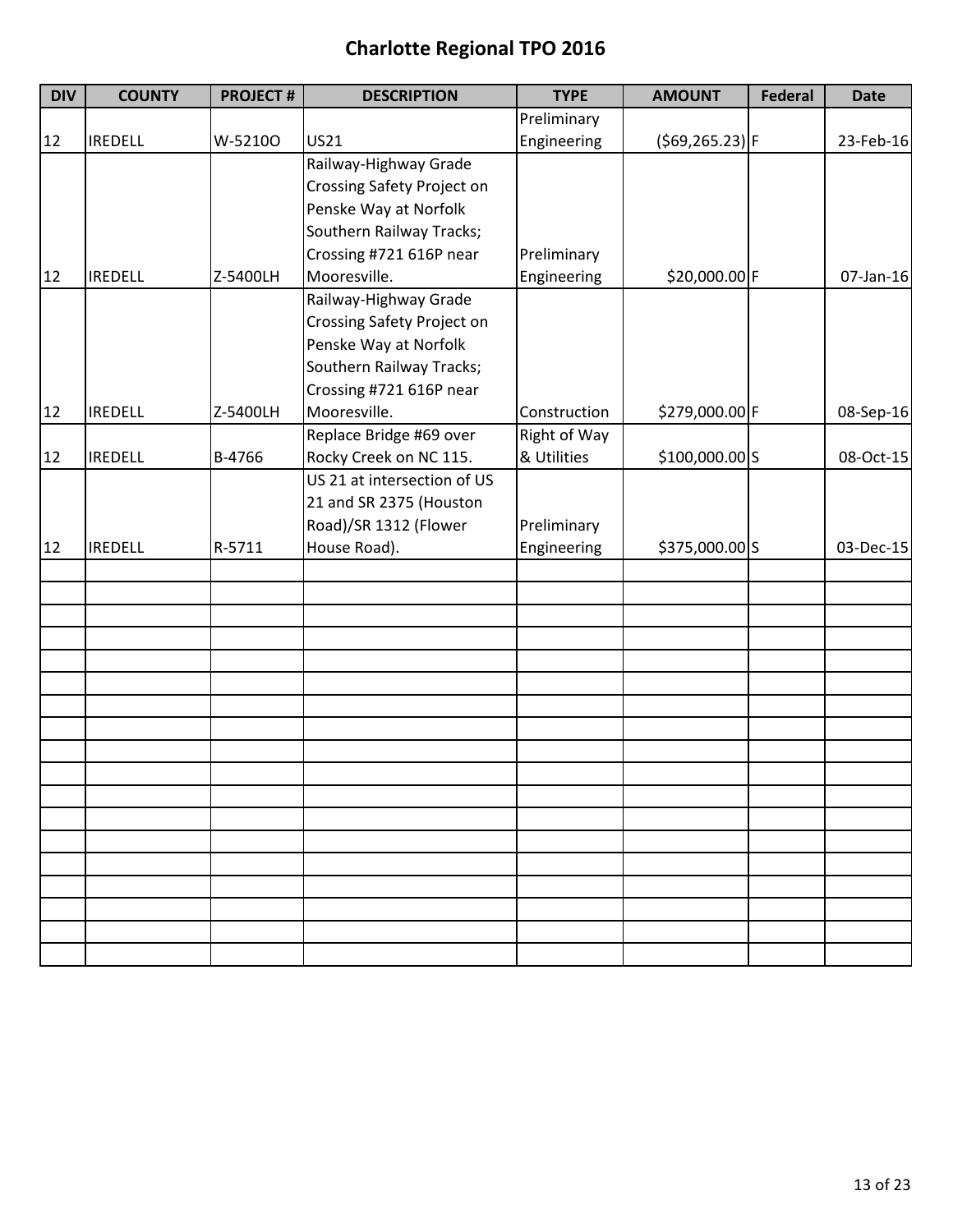| <b>DIVISION</b> | <b>COUNTY</b>    | <b>PROJECT#</b> | <b>DESCRIPTION</b>                | <b>TYPE</b>  | <b>AMOUNT</b>    | <b>Fund</b> | <b>Date</b> |
|-----------------|------------------|-----------------|-----------------------------------|--------------|------------------|-------------|-------------|
|                 |                  |                 | I-40, I-140, and US               | Preliminary  |                  |             |             |
| 03              | <b>STATEWIDE</b> | W-5601DG        | 74 / 76.                          | Engineering  | \$20,000.00 F    |             | 08-Oct-15   |
|                 |                  |                 |                                   |              |                  |             |             |
|                 |                  |                 | Division 4-7 sections             |              |                  |             |             |
| 04              | <b>STATEWIDE</b> | W-5601FS        | in various locations.             | Construction | \$740,000.00 F   |             | 05-May-16   |
|                 |                  |                 | Site #54 (Winston-                |              |                  |             |             |
|                 |                  |                 | Salem) Asphalt                    |              |                  |             |             |
|                 |                  |                 | <b>Materials Testing</b>          |              |                  |             |             |
| 09              | <b>STATEWIDE</b> | R-4073IE        | Labs.                             | Construction | \$100,000.00 F   |             | 04-Aug-16   |
|                 |                  |                 |                                   |              |                  |             |             |
|                 |                  |                 | Divisions 11, 13, and             |              |                  |             |             |
|                 |                  |                 | 14 - Blue Ridge                   |              |                  |             |             |
|                 |                  |                 | <b>National Heritage</b>          |              |                  |             |             |
| 11              | <b>STATEWIDE</b> | E-4975          | Area Trails Program.              | Construction | \$44,763.66 F    |             | 08-Oct-15   |
|                 |                  |                 |                                   |              |                  |             |             |
|                 |                  |                 | Divisions 11, 13, and             |              |                  |             |             |
|                 |                  |                 | 14 - Blue Ridge                   |              |                  |             |             |
| 13              | <b>STATEWIDE</b> | E-4975          | <b>National Heritage</b>          | Construction | \$44,763.67 F    |             |             |
|                 |                  |                 | Area Trails Program.              |              |                  |             | 08-Oct-15   |
|                 |                  |                 | Divisions 11, 13, and             |              |                  |             |             |
|                 |                  |                 | 14 - Blue Ridge                   |              |                  |             |             |
|                 |                  |                 | <b>National Heritage</b>          |              |                  |             |             |
| 14              | <b>STATEWIDE</b> | E-4975          | Area Trails Program. Construction |              | \$44,763.67 F    |             | 08-Oct-15   |
|                 |                  |                 |                                   |              |                  |             |             |
|                 |                  |                 |                                   |              |                  |             |             |
|                 |                  |                 | North Carolina State              |              |                  |             |             |
|                 |                  |                 | University - NC Solar             |              |                  |             |             |
|                 |                  |                 | <b>Clean Fuel Advanced</b>        |              |                  |             |             |
|                 |                  |                 | Technology Program-Preliminary    |              |                  |             |             |
| 15              | <b>STATEWIDE</b> | C-4902A         | Phase III.                        | Engineering  | \$625,000.00 F   |             | 30-Jun-16   |
|                 |                  |                 |                                   |              |                  |             |             |
|                 |                  |                 | Expand and                        |              |                  |             |             |
|                 |                  |                 | Augment Statewide                 |              |                  |             |             |
|                 |                  |                 | Transportation                    |              |                  |             |             |
|                 |                  |                 | Demand                            |              |                  |             |             |
|                 |                  |                 | Management                        |              |                  |             |             |
| 15              | <b>STATEWIDE</b> | C-5600C         | Program.                          | Construction | \$1,500,000.00 F |             | 07-Jan-16   |
|                 |                  |                 |                                   |              |                  |             |             |
|                 |                  |                 | Rebuild two                       |              |                  |             |             |
|                 |                  |                 | additional Cab                    |              |                  |             |             |
|                 |                  |                 | <b>Control Units</b>              |              |                  |             |             |
|                 |                  |                 | (CCU's) for                       |              |                  |             |             |
|                 |                  |                 | Piedmont Passenger                |              |                  |             |             |
| 15              | STATEWIDE        | C-5600J         | Rail Service.                     | Construction | \$1,835,403.00 F |             | 08-Sep-16   |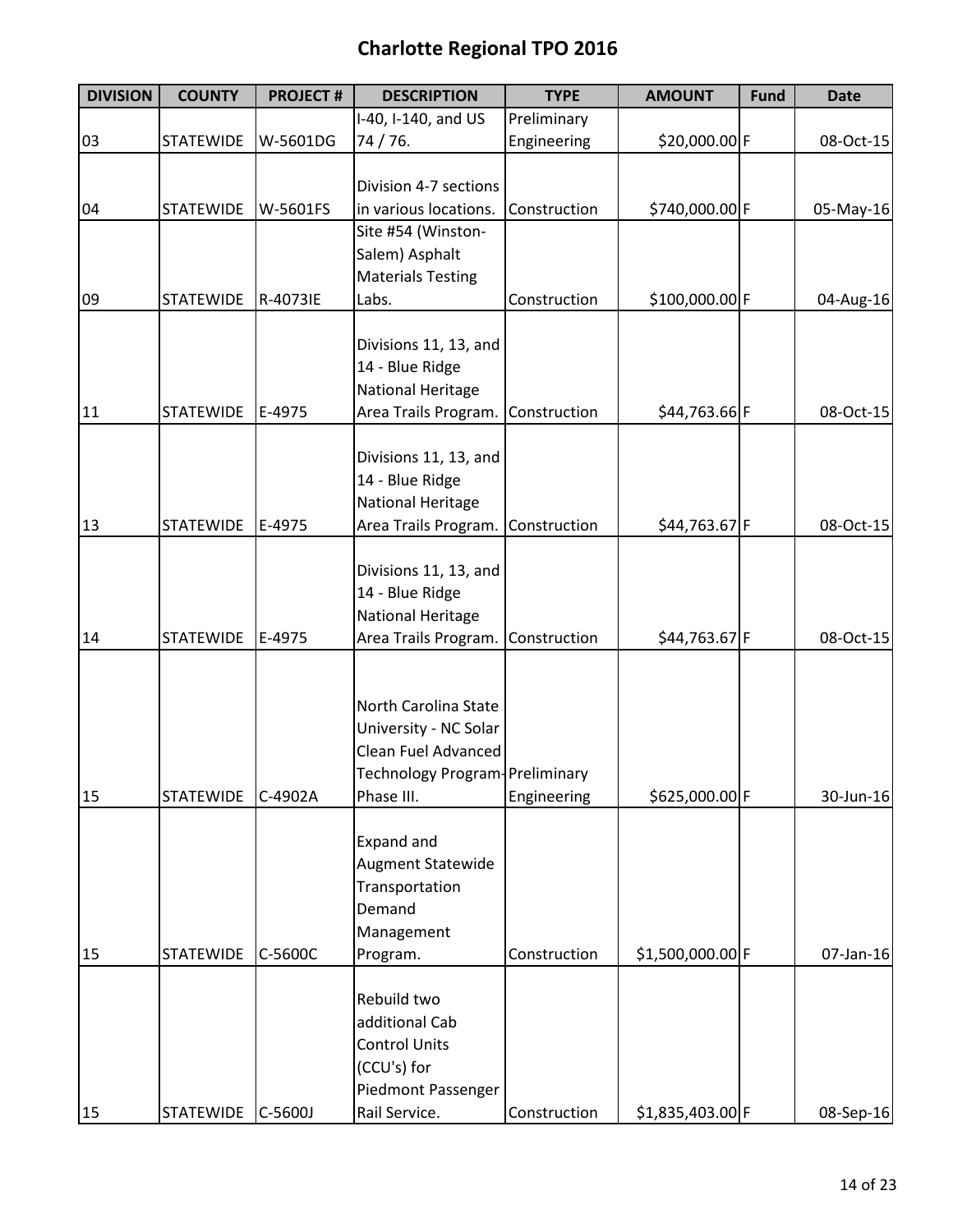| <b>DIVISION</b> | <b>COUNTY</b>       | <b>PROJECT#</b> | <b>DESCRIPTION</b>                | <b>TYPE</b>  | <b>AMOUNT</b>     | <b>Fund</b> | <b>Date</b> |
|-----------------|---------------------|-----------------|-----------------------------------|--------------|-------------------|-------------|-------------|
|                 |                     |                 |                                   |              |                   |             |             |
|                 |                     |                 | Statewide Roadway                 |              |                   |             |             |
|                 |                     |                 | Improvements for                  |              |                   |             |             |
|                 |                     |                 | Bicycle Safety on                 |              |                   |             |             |
|                 |                     |                 | <b>State and Local</b>            |              |                   |             |             |
|                 |                     |                 | Designated Bike                   |              |                   |             |             |
| 15              | <b>STATEWIDE</b>    | EB-4411         | Routes.                           | Construction | (\$490,000.00) F  |             | 08-Oct-15   |
|                 |                     |                 | <b>Bike and Pedestrian</b>        | Preliminary  |                   |             |             |
| 15              | <b>STATEWIDE</b>    | EB-5542         | Program.                          | Engineering  | \$350,000.00 F    |             | 03-Mar-16   |
|                 |                     |                 | Watch4MeNC - Bike                 |              |                   |             |             |
|                 |                     |                 | / Pedestrian                      | Preliminary  |                   |             |             |
| 15              | <b>STATEWIDE</b>    | EB-5542         | Program.                          | Engineering  | \$275,000.00 F    |             | 03-Dec-15   |
| 15              | <b>STATEWIDE</b>    | ER-3101C        | <b>USOPEN</b>                     | Construction | $(568, 879.68)$ F |             | 09-Feb-16   |
|                 |                     |                 |                                   |              |                   |             |             |
|                 |                     |                 | <b>National Summer</b>            |              |                   |             |             |
|                 |                     |                 | Transportation                    |              |                   |             |             |
|                 |                     |                 | Institute (NSTI) 2016             |              |                   |             |             |
|                 |                     |                 | for North Carolina                |              |                   |             |             |
|                 |                     |                 | A&T / Fayetteville                | Preliminary  |                   |             |             |
| 15              | <b>STATEWIDE</b>    | M-0460AD        | State University.                 | Engineering  | \$116,898.00 F    |             | 05-May-16   |
|                 |                     |                 | <b>National Summer</b>            |              |                   |             |             |
|                 |                     |                 |                                   |              |                   |             |             |
|                 |                     |                 | Transportation                    | Preliminary  |                   |             |             |
| 15              | <b>STATEWIDE</b>    | M-0460AE        | Institute (NSTI).                 | Engineering  | \$175,000.00 F    |             | 02-Jun-16   |
|                 |                     |                 | On-the Job Training               |              |                   |             |             |
|                 |                     |                 | Support Services - FY Preliminary |              |                   |             |             |
| 15              | <b>STATEWIDE</b>    | M-0478B         | 2015.                             | Engineering  | \$271,319.00 F    |             | 05-Nov-15   |
|                 |                     |                 | On-the-Job Training               |              |                   |             |             |
|                 |                     |                 | Support Services - FY Preliminary |              |                   |             |             |
| 15              | STATEWIDE   M-0478B |                 | 2016.                             | Engineering  | \$350,000.00 F    |             | 02-Jun-16   |
|                 |                     |                 | FY 2016 On-The-Job                | Preliminary  |                   |             |             |
| 15              | <b>STATEWIDE</b>    | M-0478C         | Training.                         | Engineering  | \$400,000.00 F    |             | 08-Sep-16   |
|                 |                     |                 |                                   |              |                   |             |             |
|                 |                     |                 | Disadvantaged                     |              |                   |             |             |
|                 |                     |                 | <b>Business Enterprise</b>        | Preliminary  |                   |             |             |
| 15              | <b>STATEWIDE</b>    | M-0480B         | Training - FY 2015.               | Engineering  | \$350,998.00 F    |             | 05-Nov-15   |
|                 |                     |                 |                                   |              |                   |             |             |
|                 |                     |                 | Cary Parkway Bridge               |              |                   |             |             |
|                 |                     |                 | Compaction                        |              |                   |             |             |
|                 |                     |                 | <b>Grouting Project as</b>        |              |                   |             |             |
|                 |                     |                 | a research and                    |              |                   |             |             |
|                 |                     |                 | technology                        |              |                   |             |             |
|                 |                     |                 | demonstration                     |              |                   |             |             |
| 15              | STATEWIDE           | M-0482B         | project.                          | Construction | \$75,000.00 F     |             | 04-Aug-16   |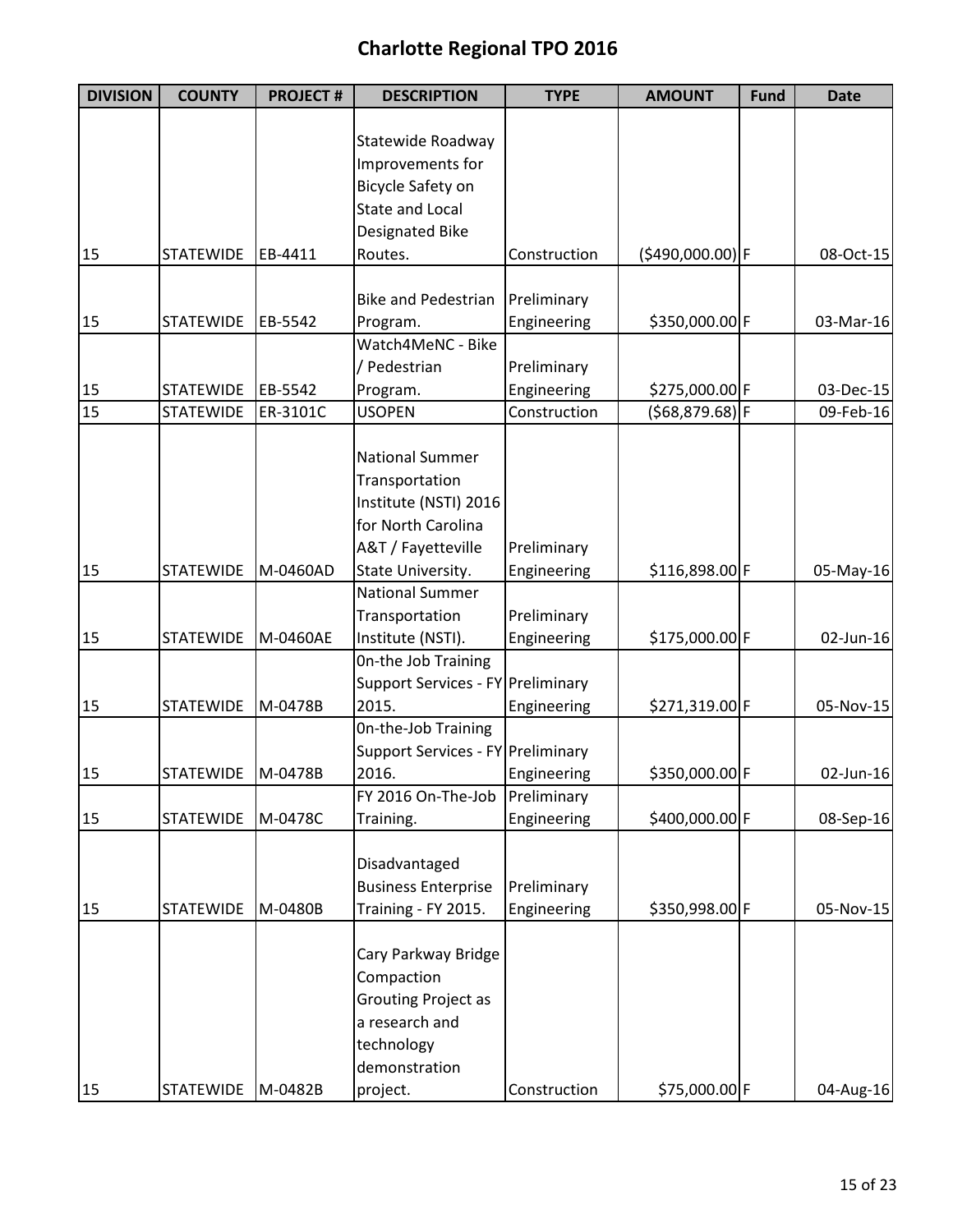| <b>DIVISION</b> | <b>COUNTY</b>      | <b>PROJECT#</b> | <b>DESCRIPTION</b>         | <b>TYPE</b>  | <b>AMOUNT</b>    | <b>Fund</b> | <b>Date</b> |
|-----------------|--------------------|-----------------|----------------------------|--------------|------------------|-------------|-------------|
|                 |                    |                 | Bicycle and                |              |                  |             |             |
|                 |                    |                 | <b>Pedestrian Planning</b> | Preliminary  |                  |             |             |
| 15              | <b>STATEWIDE</b>   | M-0486A         | Grants.                    | Engineering  | \$36,000.00 F    |             | 02-Jun-16   |
|                 |                    |                 | Bicycle and                |              |                  |             |             |
|                 |                    |                 | Pedestrian Planning        | Preliminary  |                  |             |             |
| 15              | <b>STATEWIDE</b>   | M-0486B         | Grants.                    | Engineering  | \$28,800.00 F    |             | 02-Jun-16   |
|                 |                    |                 | <b>Bicycle and</b>         |              |                  |             |             |
|                 |                    |                 | <b>Pedestrian Planning</b> | Preliminary  |                  |             |             |
| 15              | <b>STATEWIDE</b>   | M-0486F         | Grants.                    | Engineering  | \$38,500.00 F    |             | 02-Jun-16   |
|                 |                    |                 | Bicycle and                |              |                  |             |             |
|                 |                    |                 | Pedestrian Planning        | Preliminary  |                  |             |             |
| 15              | <b>STATEWIDE</b>   | M-0486J         | Grants.                    | Engineering  | \$30,600.00 F    |             | 02-Jun-16   |
|                 |                    |                 |                            |              |                  |             |             |
|                 |                    |                 | <b>French Broad River</b>  |              |                  |             |             |
|                 |                    |                 | Metropolitan               |              |                  |             |             |
|                 |                    |                 | Planning                   |              |                  |             |             |
|                 |                    |                 | <b>Organization FY</b>     | Preliminary  |                  |             |             |
| 15              | <b>STATEWIDE</b>   | M-0499          | 2016.                      | Engineering  | \$847,165.00 F   |             | 08-Oct-15   |
|                 |                    |                 |                            |              |                  |             |             |
|                 |                    |                 | <b>Accelerating Safety</b> |              |                  |             |             |
|                 |                    |                 | <b>Activities Program</b>  | Preliminary  |                  |             |             |
| 15              | <b>STATEWIDE</b>   | <b>NOID</b>     | (ASAP) 2016.               | Engineering  | \$15,000.00 F    |             | 08-Sep-16   |
|                 |                    |                 | FY 2017 Research           | Preliminary  |                  |             |             |
| 15              | <b>STATEWIDE</b>   | <b>NoID</b>     | Work Program.              | Engineering  | \$4,922,000.00 F |             | 30-Jun-16   |
|                 |                    |                 | <b>Local Technical</b>     |              |                  |             |             |
|                 |                    |                 | Assistance Program         | Preliminary  |                  |             |             |
| 15              | <b>STATEWIDE</b>   | <b>NOID</b>     | (LTAP).                    | Engineering  | \$150,000.00 F   |             | 02-Jun-16   |
|                 |                    |                 | I-540 and Six Forks        |              |                  |             |             |
| 15              | <b>STATEWIDE</b>   | R-4436EH        | Road.                      | Construction | \$330,000.00 F   |             | 07-Apr-16   |
|                 |                    |                 | Northern Long-             |              |                  |             |             |
|                 |                    |                 | eared Bat (NLEB),          |              |                  |             |             |
|                 |                    |                 | endangered species         | Preliminary  |                  |             |             |
| 15              | <b>STATEWIDE</b>   | R-9999          | mitigation.                | Engineering  | \$1,000,000.00 F |             | 07-Jan-16   |
|                 |                    |                 | Environmental              |              |                  |             |             |
|                 |                    |                 | Mitigation and             | Preliminary  |                  |             |             |
| 15              | <b>STATEWIDE</b>   | R-9999WM        | Minimization.              | Engineering  | \$600,000.00 F   |             | 03-Dec-15   |
|                 |                    |                 | Environmental              |              |                  |             |             |
|                 |                    |                 | Mitigation and             | Preliminary  |                  |             |             |
| 15              | STATEWIDE R-9999WM |                 | Minimization.              | Engineering  | \$600,000.00 F   |             | 05-May-16   |
|                 |                    |                 |                            |              |                  |             |             |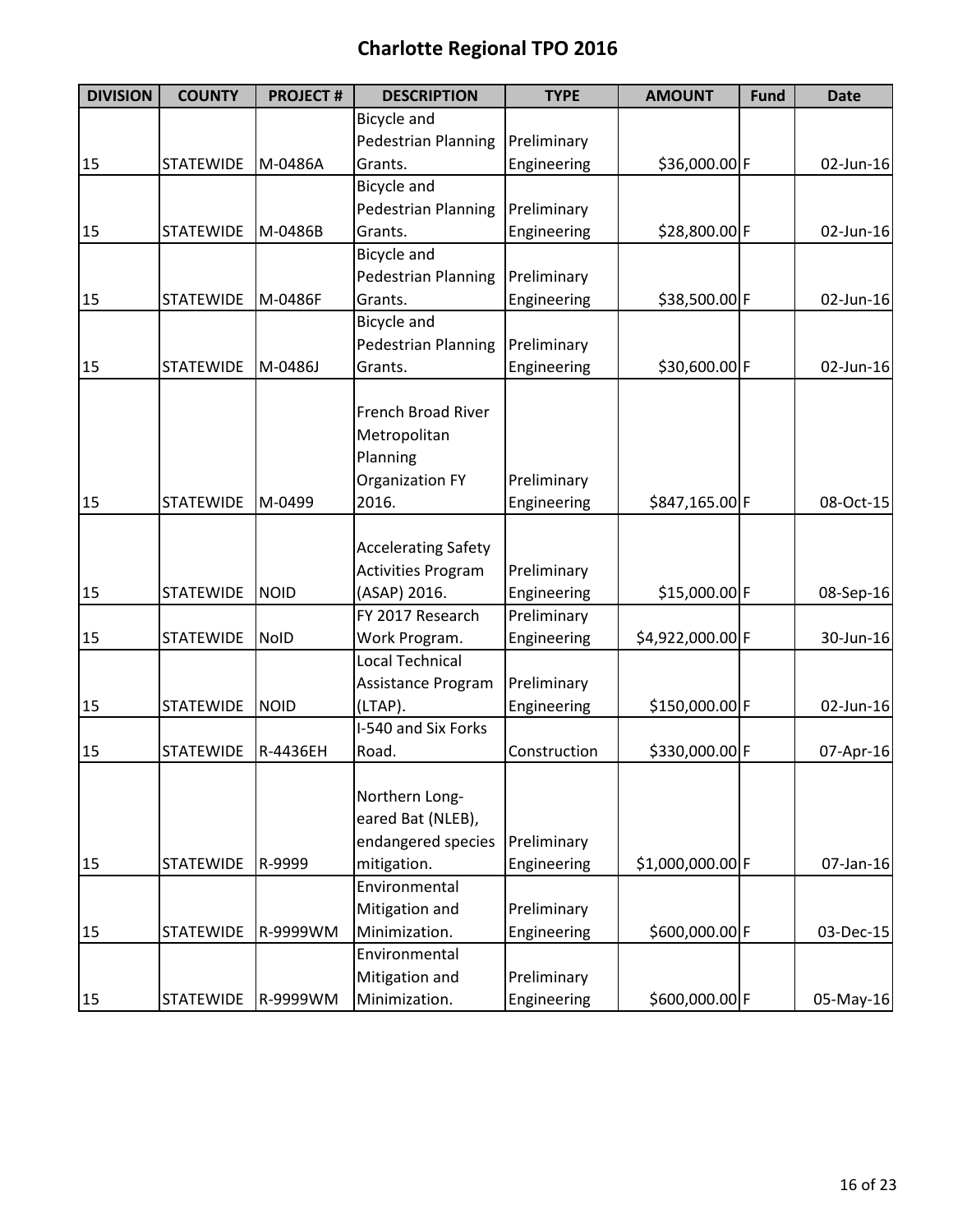| <b>DIVISION</b> | <b>COUNTY</b>    | <b>PROJECT#</b> | <b>DESCRIPTION</b>              | <b>TYPE</b> | <b>AMOUNT</b>    | <b>Fund</b> | <b>Date</b> |
|-----------------|------------------|-----------------|---------------------------------|-------------|------------------|-------------|-------------|
|                 |                  |                 |                                 |             |                  |             |             |
|                 |                  |                 |                                 |             |                  |             |             |
|                 |                  |                 | Zipper merge - data             |             |                  |             |             |
|                 |                  |                 | collection, signing,            |             |                  |             |             |
|                 |                  |                 | pavement markings,<br>and other |             |                  |             |             |
|                 |                  |                 | enhancements at                 |             |                  |             |             |
|                 |                  |                 | various locations for           |             |                  |             |             |
|                 |                  |                 | merge                           | Preliminary |                  |             |             |
| 15              | <b>STATEWIDE</b> | SS-4915D        | improvements.                   | Engineering | \$50,000.00 F    |             | 02-Jun-16   |
|                 |                  |                 |                                 |             |                  |             |             |
|                 |                  |                 |                                 |             |                  |             |             |
|                 |                  |                 | Multiple locations              |             |                  |             |             |
|                 |                  |                 | identified                      |             |                  |             |             |
|                 |                  |                 | throughout Divisions            |             |                  |             |             |
|                 |                  |                 | 1 and 5, for safety             |             |                  |             |             |
|                 |                  |                 | improvements using              |             |                  |             |             |
| 15              | <b>STATEWIDE</b> | W-5601BN        | pavement markings. Construction |             | \$2,000,000.00 F |             | 08-Oct-15   |
|                 |                  |                 |                                 |             |                  |             |             |
|                 |                  |                 | Multiple locations              |             |                  |             |             |
|                 |                  |                 | identified                      |             |                  |             |             |
|                 |                  |                 | throughout Divisions            |             |                  |             |             |
|                 |                  |                 | 7 and 11 for safety             |             |                  |             |             |
|                 |                  |                 | improvements using              |             |                  |             |             |
| 15              | <b>STATEWIDE</b> | W-5601BO        | pavement markings. Construction |             | \$2,488,000.00 F |             | 08-Oct-15   |
|                 |                  |                 | <b>Traffic Separation</b>       |             |                  |             |             |
|                 |                  |                 | Study                           |             |                  |             |             |
|                 |                  |                 | Implementation and Preliminary  |             |                  |             |             |
| 15              | STATEWIDE Y-5500 |                 | Closure.                        | Engineering | \$250,000.00 F   |             | 08-Oct-15   |
|                 |                  |                 | <b>Traffic Separation</b>       |             |                  |             |             |
|                 |                  |                 | Study                           |             |                  |             |             |
|                 |                  |                 | Implementation and Preliminary  |             |                  |             |             |
| 15              | <b>STATEWIDE</b> | Y-5500          | Closure.<br>Railway-Highway     | Engineering | \$500,000.00 F   |             | 02-Jun-16   |
|                 |                  |                 | <b>Grade Crossing</b>           |             |                  |             |             |
|                 |                  |                 | Safety Project at               |             |                  |             |             |
|                 |                  |                 | various locations               | Preliminary |                  |             |             |
| 15              | <b>STATEWIDE</b> | Z-5400          | statewide.                      | Engineering | \$500,000.00 F   |             | 02-Jun-16   |
|                 |                  |                 |                                 |             |                  |             |             |
|                 |                  |                 | Hampstead Bypass -              | Preliminary |                  |             |             |
| 03              | <b>STATEWIDE</b> | M-0488C         | Map Act Lawsuit.                | Engineering | \$75,000.00 S    |             | 05-Nov-15   |
|                 |                  |                 | Military Cutoff -               | Preliminary |                  |             |             |
| 03              | <b>STATEWIDE</b> | M-0488H         | Map Act Lawsuit.                | Engineering | \$50,000.00 S    |             | 08-Oct-15   |
|                 |                  |                 |                                 | Preliminary |                  |             |             |
| 05              | <b>STATEWIDE</b> | M-0488D         | RAL LOOP                        | Engineering | \$100,000.00 S   |             | 07-Jan-16   |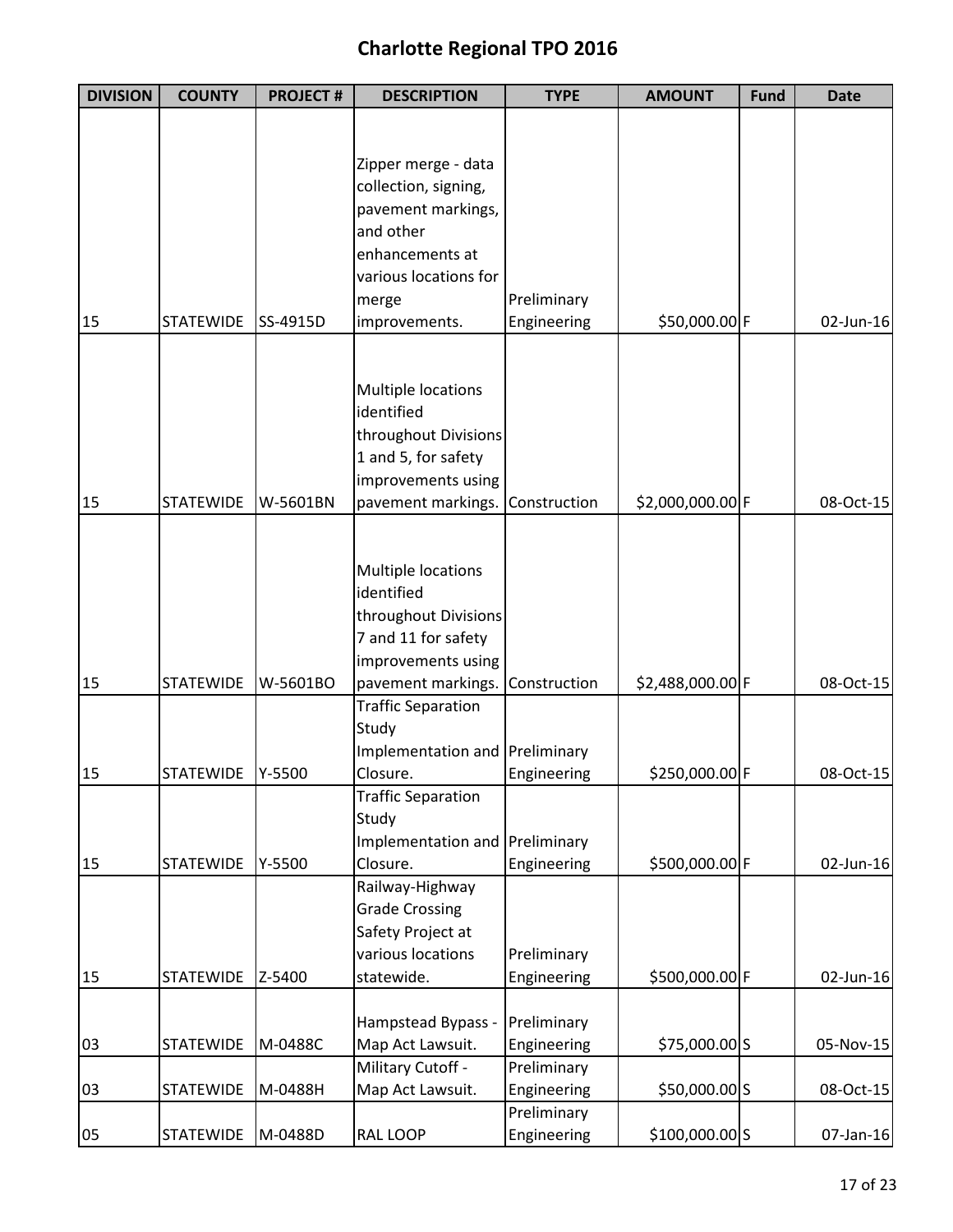| <b>DIVISION</b> | <b>COUNTY</b>      | <b>PROJECT#</b> | <b>DESCRIPTION</b>                                                                                                                              | <b>TYPE</b>                | <b>AMOUNT</b>    | <b>Fund</b> | <b>Date</b> |
|-----------------|--------------------|-----------------|-------------------------------------------------------------------------------------------------------------------------------------------------|----------------------------|------------------|-------------|-------------|
|                 |                    |                 |                                                                                                                                                 | Preliminary                |                  |             |             |
| 06              | <b>STATEWIDE</b>   | M-0488E         | <b>FAY LOOP</b>                                                                                                                                 | Engineering                | \$50,000.00 S    |             | 05-Nov-15   |
|                 |                    |                 |                                                                                                                                                 | Preliminary                |                  |             |             |
| 07              | <b>STATEWIDE</b>   | M-0488F         | <b>GBORO LOOP</b>                                                                                                                               | Engineering                | \$75,000.00 S    |             | 05-Nov-15   |
|                 |                    |                 |                                                                                                                                                 | Preliminary                |                  |             |             |
| 09              | <b>STATEWIDE</b>   | M-0488B         | WS N BELT                                                                                                                                       | Engineering                | \$100,000.00 S   |             | 07-Jan-16   |
|                 |                    |                 |                                                                                                                                                 | Preliminary                |                  |             |             |
| 09              | <b>STATEWIDE</b>   | M-0488B         | WS N BELT                                                                                                                                       | Engineering                | \$200,000.00 S   |             | 05-Nov-15   |
|                 |                    |                 | Shelby Bypass - Map                                                                                                                             | Preliminary                |                  |             |             |
| 12              | <b>STATEWIDE</b>   | M-0488A         | Act Lawsuit.                                                                                                                                    | Engineering                | \$200,000.00 S   |             | 05-Nov-15   |
|                 |                    |                 | Feasibility Studies by<br>Program<br>Development                                                                                                | Preliminary                |                  |             |             |
| 15              | <b>STATEWIDE</b>   | M-0194          | Branch.                                                                                                                                         | Engineering                | \$2,000,000.00 S |             | 08-Oct-15   |
| 15              | <b>STATEWIDE</b>   | M-0360          | Design Services,<br>statewide,<br>preliminary<br>engineering for<br>miscellaneous<br>projects.<br>Design Services,<br>statewide,<br>preliminary | Preliminary<br>Engineering | $$148,141.91$ S  |             | 02-Jun-16   |
|                 |                    |                 | engineering for                                                                                                                                 |                            |                  |             |             |
|                 |                    |                 | miscellaneous                                                                                                                                   | Preliminary                |                  |             |             |
| 15              | <b>STATEWIDE</b>   | M-0360          | projects.<br>Design Services,<br>statewide,<br>preliminary<br>engineering for<br>miscellaneous                                                  | Engineering<br>Preliminary | \$300,000.00 S   |             | 07-Apr-16   |
| 15              | <b>STATEWIDE</b>   | M-0360          | projects.                                                                                                                                       | Engineering                | \$300,000.00 S   |             | 07-Apr-16   |
| 15              | STATEWIDE   M-0360 |                 | Design Services,<br>statewide,<br>preliminary<br>engineering for<br>miscellaneous<br>projects.                                                  | Preliminary<br>Engineering | \$400,000.00 S   |             | 07-Apr-16   |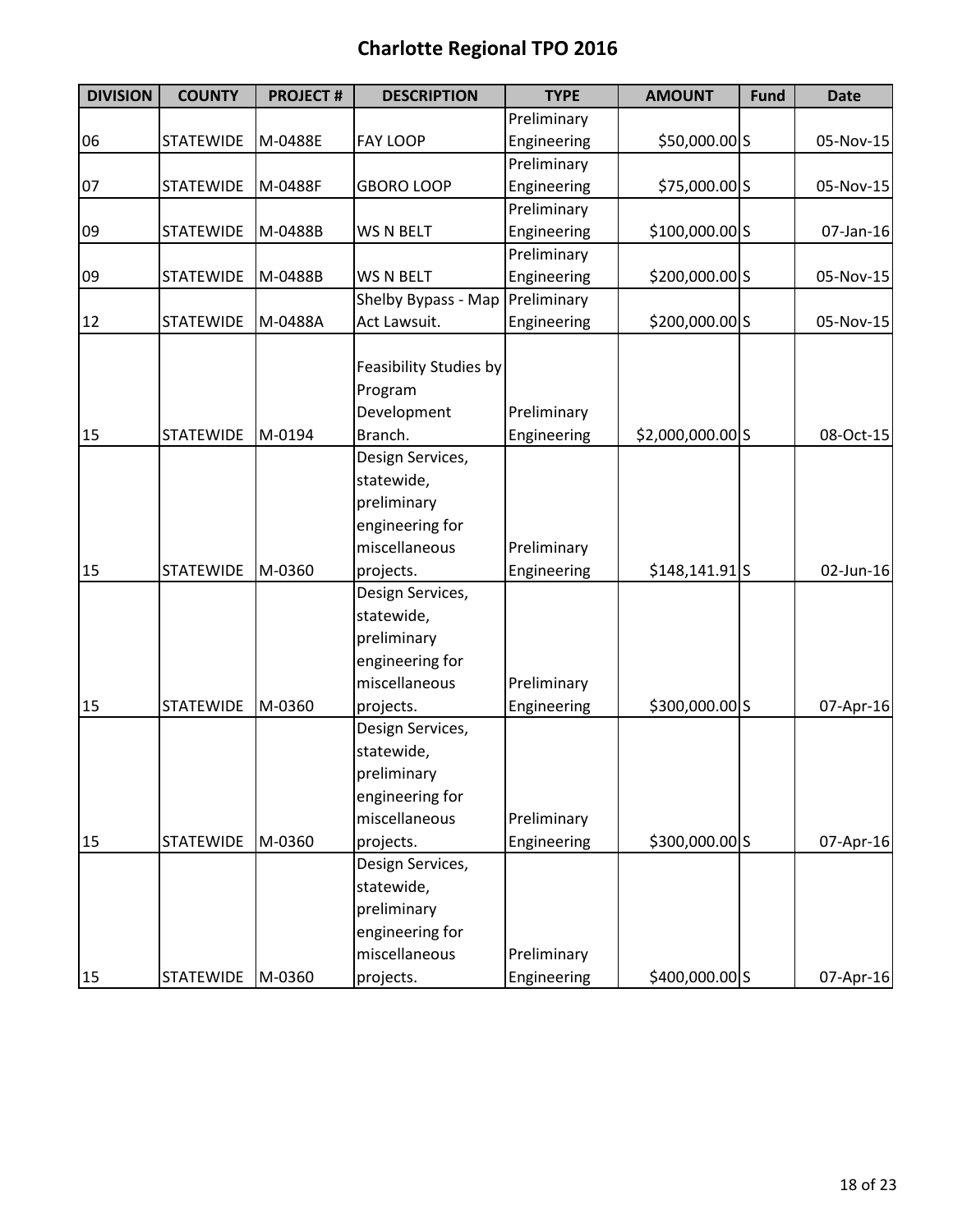| <b>DIVISION</b> | <b>COUNTY</b>    | <b>PROJECT#</b> | <b>DESCRIPTION</b>               | <b>TYPE</b> | <b>AMOUNT</b>  | <b>Fund</b> | <b>Date</b> |
|-----------------|------------------|-----------------|----------------------------------|-------------|----------------|-------------|-------------|
|                 |                  |                 |                                  |             |                |             |             |
|                 |                  |                 | Geotechnical                     |             |                |             |             |
|                 |                  |                 | investigations,                  |             |                |             |             |
|                 |                  |                 | studies and                      |             |                |             |             |
|                 |                  |                 | preliminary                      |             |                |             |             |
|                 |                  |                 | engineering for                  |             |                |             |             |
|                 |                  |                 | miscellaneous                    | Preliminary |                |             |             |
| 15              | <b>STATEWIDE</b> | M-0376          | projects, statewide.             | Engineering | \$77,500.00 S  |             | 04-Feb-16   |
|                 |                  |                 |                                  |             |                |             |             |
|                 |                  |                 | Geotechnical                     |             |                |             |             |
|                 |                  |                 | investigations,                  |             |                |             |             |
|                 |                  |                 | studies and                      |             |                |             |             |
|                 |                  |                 | preliminary                      |             |                |             |             |
|                 |                  |                 | engineering for<br>miscellaneous |             |                |             |             |
|                 | <b>STATEWIDE</b> |                 |                                  | Preliminary |                |             |             |
| 15              |                  | M-0376          | projects, statewide.             | Engineering | \$77,500.00 S  |             | 04-Feb-16   |
|                 |                  |                 | Geotechnical                     |             |                |             |             |
|                 |                  |                 | investigations,                  |             |                |             |             |
|                 |                  |                 | studies and                      |             |                |             |             |
|                 |                  |                 | preliminary                      |             |                |             |             |
|                 |                  |                 | engineering for                  |             |                |             |             |
|                 |                  |                 | miscellaneous                    | Preliminary |                |             |             |
| 15              | <b>STATEWIDE</b> | M-0376          | projects, statewide.             | Engineering | \$270,000.00 S |             | 07-Apr-16   |
|                 |                  |                 |                                  |             |                |             |             |
|                 |                  |                 | Geotechnical                     |             |                |             |             |
|                 |                  |                 | investigations,                  |             |                |             |             |
|                 |                  |                 | studies and                      |             |                |             |             |
|                 |                  |                 | preliminary                      |             |                |             |             |
|                 |                  |                 | engineering for                  |             |                |             |             |
|                 |                  |                 | miscellaneous                    | Preliminary |                |             |             |
| 15              | <b>STATEWIDE</b> | M-0376          | projects, statewide.             | Engineering | \$270,000.00 S |             | 07-Apr-16   |
|                 |                  |                 | Geotechnical                     |             |                |             |             |
|                 |                  |                 | investigations,                  |             |                |             |             |
|                 |                  |                 | studies and                      |             |                |             |             |
|                 |                  |                 | preliminary                      |             |                |             |             |
|                 |                  |                 | engineering for                  |             |                |             |             |
|                 |                  |                 | miscellaneous                    | Preliminary |                |             |             |
| 15              | <b>STATEWIDE</b> | M-0376          | projects, statewide.             | Engineering | \$360,000.00 S |             | 07-Apr-16   |
|                 |                  |                 | Structure design and             |             |                |             |             |
|                 |                  |                 | preliminary                      |             |                |             |             |
|                 |                  |                 | engineering for                  |             |                |             |             |
|                 |                  |                 | miscellaneous                    | Preliminary |                |             |             |
| 15              | STATEWIDE        | M-0391          | projects.                        | Engineering | \$90,000.00 S  |             | 07-Apr-16   |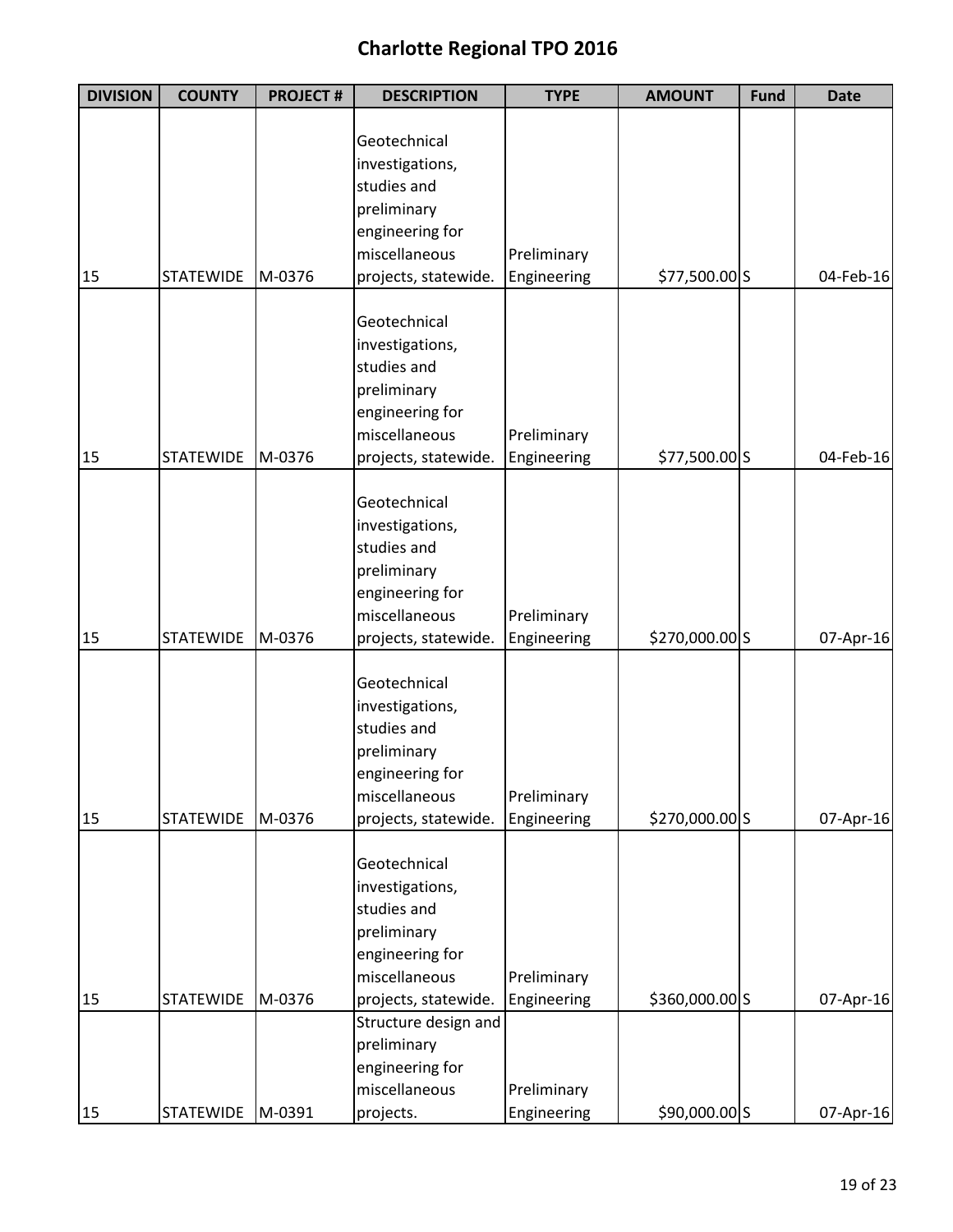| <b>DIVISION</b> | <b>COUNTY</b>    | <b>PROJECT#</b> | <b>DESCRIPTION</b>     | <b>TYPE</b>  | <b>AMOUNT</b>  | <b>Fund</b> | <b>Date</b> |
|-----------------|------------------|-----------------|------------------------|--------------|----------------|-------------|-------------|
|                 |                  |                 | Structure design and   |              |                |             |             |
|                 |                  |                 | preliminary            |              |                |             |             |
|                 |                  |                 | engineering for        |              |                |             |             |
|                 |                  |                 | miscellaneous          | Preliminary  |                |             |             |
| 15              | <b>STATEWIDE</b> | M-0391          | projects.              | Engineering  | \$90,000.00 S  |             | 07-Apr-16   |
|                 |                  |                 | Structure design and   |              |                |             |             |
|                 |                  |                 | preliminary            |              |                |             |             |
|                 |                  |                 | engineering for        |              |                |             |             |
|                 |                  |                 | miscellaneous          | Preliminary  |                |             |             |
| 15              | <b>STATEWIDE</b> | M-0391          | projects.              | Engineering  | \$120,000.00 S |             | 07-Apr-16   |
|                 |                  |                 | <b>Hydraulics and</b>  |              |                |             |             |
|                 |                  |                 | preliminary            |              |                |             |             |
|                 |                  |                 | engineering for        |              |                |             |             |
|                 |                  |                 | miscellaneous          | Preliminary  |                |             |             |
| 15              | <b>STATEWIDE</b> | M-0392          | projects.              | Engineering  | \$48,000.00 S  |             | 07-Apr-16   |
|                 |                  |                 | <b>Hydraulics and</b>  |              |                |             |             |
|                 |                  |                 | preliminary            |              |                |             |             |
|                 |                  |                 | engineering for        |              |                |             |             |
|                 |                  |                 | miscellaneous          | Preliminary  |                |             |             |
| 15              | <b>STATEWIDE</b> | M-0392          | projects.              | Engineering  | \$48,000.00 S  |             | 07-Apr-16   |
|                 |                  |                 | <b>Hydraulics and</b>  |              |                |             |             |
|                 |                  |                 | preliminary            |              |                |             |             |
|                 |                  |                 | engineering for        |              |                |             |             |
|                 |                  |                 | miscellaneous          | Preliminary  |                |             |             |
| 15              | <b>STATEWIDE</b> | M-0392          | projects.              | Engineering  | \$64,000.00 S  |             | 07-Apr-16   |
|                 |                  |                 |                        |              |                |             |             |
|                 |                  |                 | I-95, Corridors of the |              |                |             |             |
|                 |                  |                 | Future Program.        |              |                |             |             |
|                 |                  |                 | Interstate             |              |                |             |             |
|                 |                  |                 | Maintenance            |              |                |             |             |
|                 |                  |                 | Discretionary funds    |              |                |             |             |
|                 |                  |                 | (IMD) for              |              |                |             |             |
|                 |                  |                 | improvements to I-     |              |                |             |             |
|                 |                  |                 | 95 from Florida to     |              |                |             |             |
| 15              | <b>STATEWIDE</b> | M-0412          | Virginia.              | Construction | \$220,000.00 S |             | 02-Jun-16   |
|                 |                  |                 |                        |              |                |             |             |
|                 |                  |                 | Improvements to        |              |                |             |             |
|                 |                  |                 | NCDOT's Wetland        |              |                |             |             |
|                 |                  |                 | Prediction Model.      |              |                |             |             |
|                 |                  |                 | Rainfall Monitoring,   |              |                |             |             |
|                 |                  |                 | Multi-Sensor           |              |                |             |             |
|                 |                  |                 | Precipitation          | PE, ROW,     |                |             |             |
| 15              | <b>STATEWIDE</b> | R-9999WM        | Estimate.              | Const.       | $$40,255.00$ S |             | 08-Oct-15   |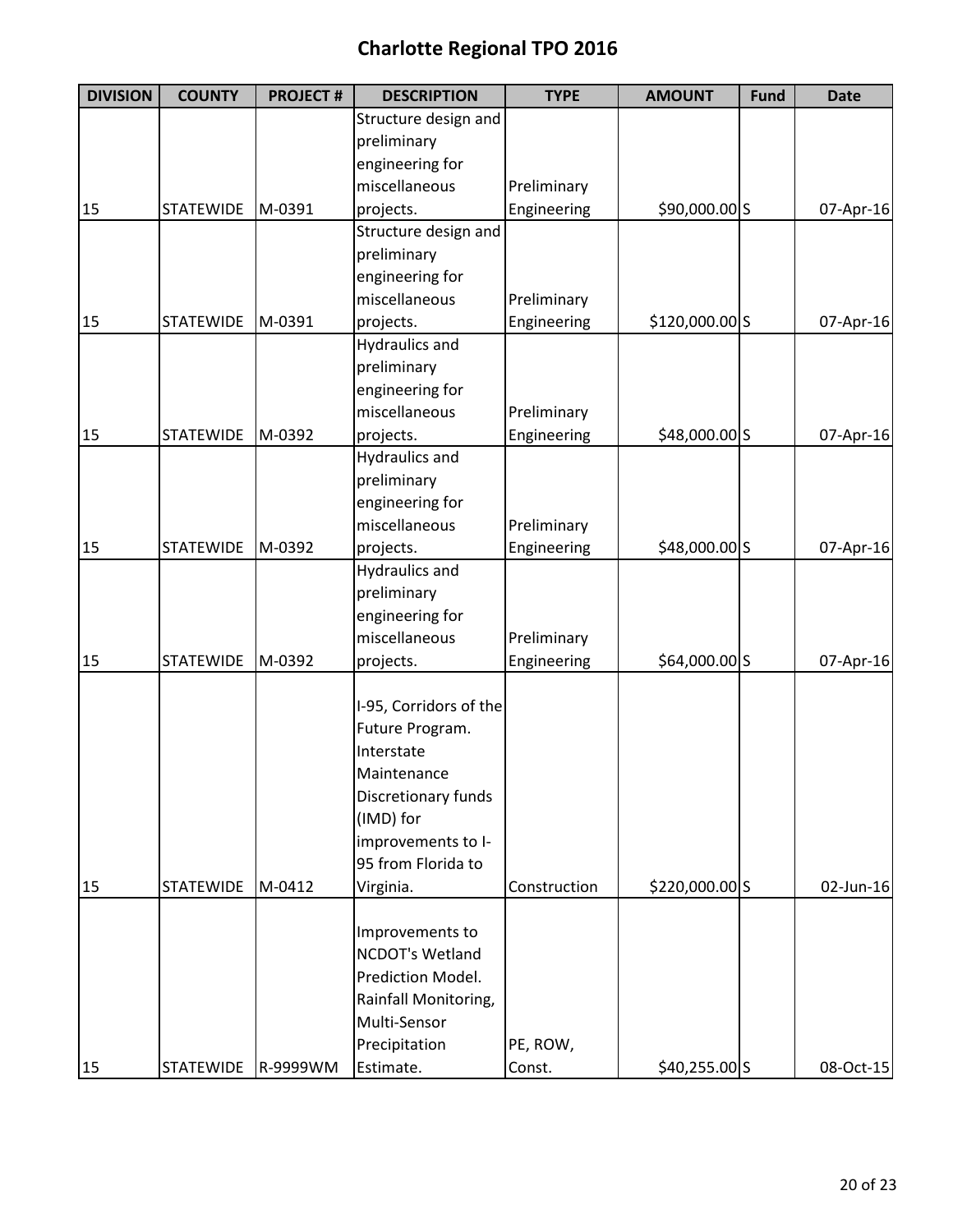| <b>DIVISION</b> | <b>COUNTY</b>    | <b>PROJECT#</b> | <b>DESCRIPTION</b>               | <b>TYPE</b> | <b>AMOUNT</b> | <b>Fund</b> | <b>Date</b> |
|-----------------|------------------|-----------------|----------------------------------|-------------|---------------|-------------|-------------|
|                 |                  |                 |                                  |             |               |             |             |
|                 |                  |                 | Statewide project                |             |               |             |             |
|                 |                  |                 | development and                  |             |               |             |             |
|                 |                  |                 | environmental                    |             |               |             |             |
|                 |                  |                 | analysis, preliminary            |             |               |             |             |
|                 |                  |                 | engineering for                  |             |               |             |             |
|                 |                  |                 | miscellaneous                    | Preliminary |               |             |             |
| 19              | <b>STATEWIDE</b> | M-0479          | projects.                        | Engineering | \$48,000.00 S |             | 03-Mar-16   |
|                 |                  |                 | Statewide project                |             |               |             |             |
|                 |                  |                 | development and                  |             |               |             |             |
|                 |                  |                 | environmental                    |             |               |             |             |
|                 |                  |                 |                                  |             |               |             |             |
|                 |                  |                 | analysis, preliminary            |             |               |             |             |
|                 |                  |                 | engineering for<br>miscellaneous |             |               |             |             |
|                 |                  |                 |                                  | Preliminary |               |             |             |
| 19              | <b>STATEWIDE</b> | M-0479          | projects.                        | Engineering | \$48,000.00 S |             | 03-Mar-16   |
|                 |                  |                 | Statewide project                |             |               |             |             |
|                 |                  |                 | development and                  |             |               |             |             |
|                 |                  |                 | environmental                    |             |               |             |             |
|                 |                  |                 | analysis, preliminary            |             |               |             |             |
|                 |                  |                 | engineering for                  |             |               |             |             |
|                 |                  |                 | miscellaneous                    | Preliminary |               |             |             |
| 19              | <b>STATEWIDE</b> | M-0479          | projects.                        | Engineering | \$64,000.00 S |             | 03-Mar-16   |
|                 |                  |                 |                                  |             |               |             |             |
|                 |                  |                 | Statewide project                |             |               |             |             |
|                 |                  |                 | development and                  |             |               |             |             |
|                 |                  |                 | environmental                    |             |               |             |             |
|                 |                  |                 | analysis, preliminary            |             |               |             |             |
|                 |                  |                 | engineering for                  |             |               |             |             |
|                 |                  |                 | miscellaneous                    | Preliminary |               |             |             |
| 19              | <b>STATEWIDE</b> | M-0479          | projects.                        | Engineering | \$72,000.00 S |             | 02-Jun-16   |
|                 |                  |                 |                                  |             |               |             |             |
|                 |                  |                 | Statewide project                |             |               |             |             |
|                 |                  |                 | development and                  |             |               |             |             |
|                 |                  |                 | environmental                    |             |               |             |             |
|                 |                  |                 | analysis, preliminary            |             |               |             |             |
|                 |                  |                 | engineering for                  |             |               |             |             |
|                 |                  |                 | miscellaneous                    | Preliminary |               |             |             |
| 19              | STATEWIDE        | M-0479          | projects.                        | Engineering | \$73,500.00 S |             | 08-Sep-16   |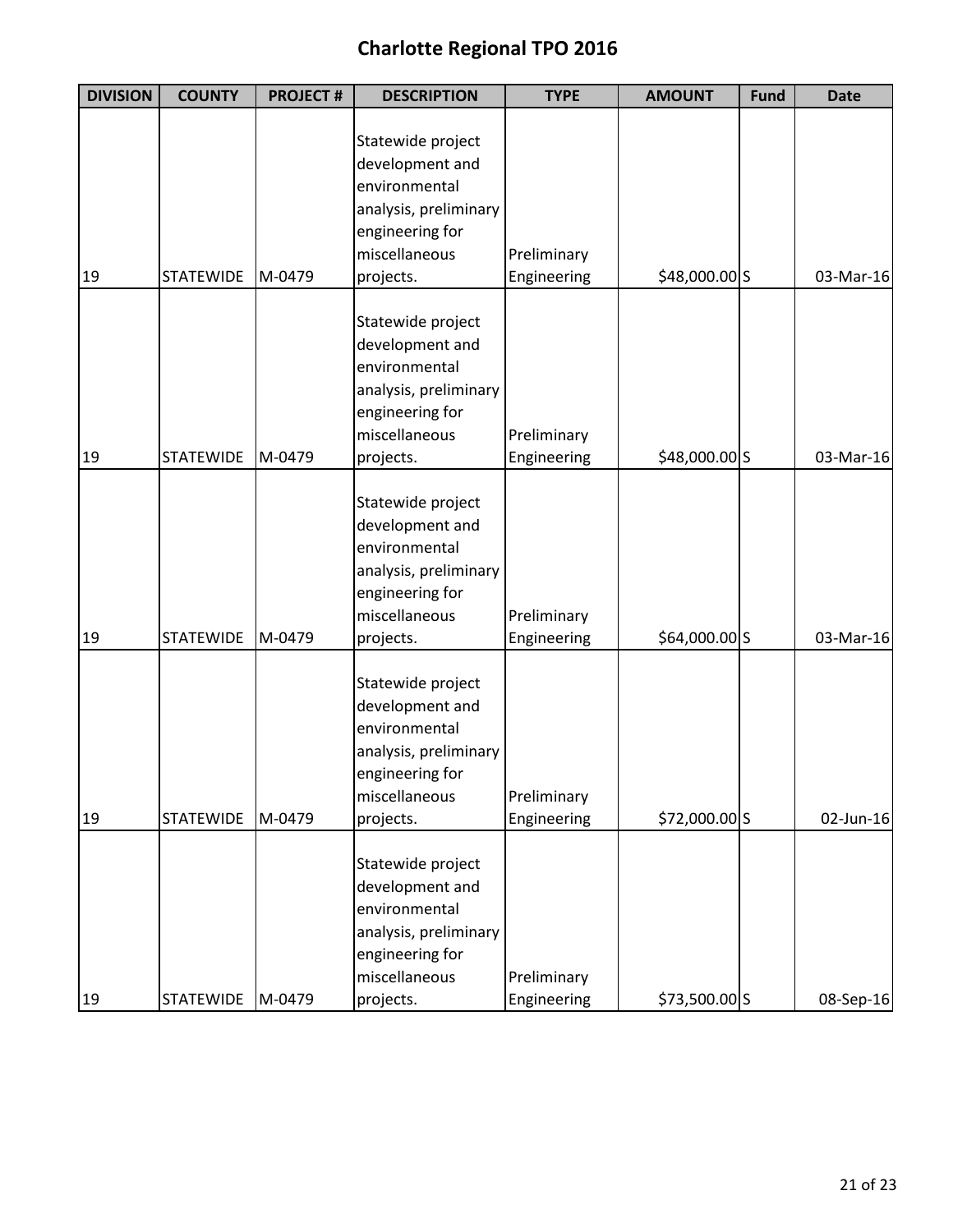| <b>DIVISION</b> | <b>COUNTY</b>    | <b>PROJECT#</b> | <b>DESCRIPTION</b>                       | <b>TYPE</b>                | <b>AMOUNT</b>  | <b>Fund</b> | <b>Date</b> |
|-----------------|------------------|-----------------|------------------------------------------|----------------------------|----------------|-------------|-------------|
|                 |                  |                 |                                          |                            |                |             |             |
|                 |                  |                 | Statewide project                        |                            |                |             |             |
|                 |                  |                 | development and                          |                            |                |             |             |
|                 |                  |                 | environmental                            |                            |                |             |             |
|                 |                  |                 | analysis, preliminary                    |                            |                |             |             |
|                 |                  |                 | engineering for                          |                            |                |             |             |
|                 |                  |                 | miscellaneous                            | Preliminary                |                |             |             |
| 19              | <b>STATEWIDE</b> | M-0479          | projects.                                | Engineering                | \$73,500.00 S  |             | 08-Sep-16   |
|                 |                  |                 |                                          |                            |                |             |             |
|                 |                  |                 | Statewide project                        |                            |                |             |             |
|                 |                  |                 | development and                          |                            |                |             |             |
|                 |                  |                 | environmental                            |                            |                |             |             |
|                 |                  |                 | analysis, preliminary                    |                            |                |             |             |
|                 |                  |                 | engineering for                          |                            |                |             |             |
|                 |                  |                 | miscellaneous                            | Preliminary                |                |             |             |
| 19              | <b>STATEWIDE</b> | M-0479          | projects.                                | Engineering                | \$98,000.00 S  |             | 08-Sep-16   |
|                 |                  |                 | Statewide project                        |                            |                |             |             |
|                 |                  |                 | development and                          |                            |                |             |             |
|                 |                  |                 | environmental                            |                            |                |             |             |
|                 |                  |                 |                                          |                            |                |             |             |
|                 |                  |                 | analysis, preliminary<br>engineering for |                            |                |             |             |
|                 |                  |                 | miscellaneous                            |                            |                |             |             |
| 19              | <b>STATEWIDE</b> | M-0479          | projects.                                | Preliminary<br>Engineering | \$135,000.00 S |             | 03-Dec-15   |
|                 |                  |                 | Implementation of                        |                            |                |             |             |
|                 |                  |                 | Transportation                           |                            |                |             |             |
|                 |                  |                 | Program                                  |                            |                |             |             |
|                 |                  |                 | Managemnet Unit                          |                            |                |             |             |
|                 |                  |                 | (TPMU) oversight                         |                            |                |             |             |
|                 |                  |                 | for locally-                             |                            |                |             |             |
|                 |                  |                 | adminstered                              |                            |                |             |             |
|                 |                  |                 | projects including                       |                            |                |             |             |
|                 |                  |                 | preparation of                           |                            |                |             |             |
|                 |                  |                 | agreements and                           |                            |                |             |             |
|                 |                  |                 | funding                                  |                            |                |             |             |
|                 |                  |                 |                                          |                            |                |             |             |
|                 |                  |                 | authorization                            | Preliminary                |                |             |             |